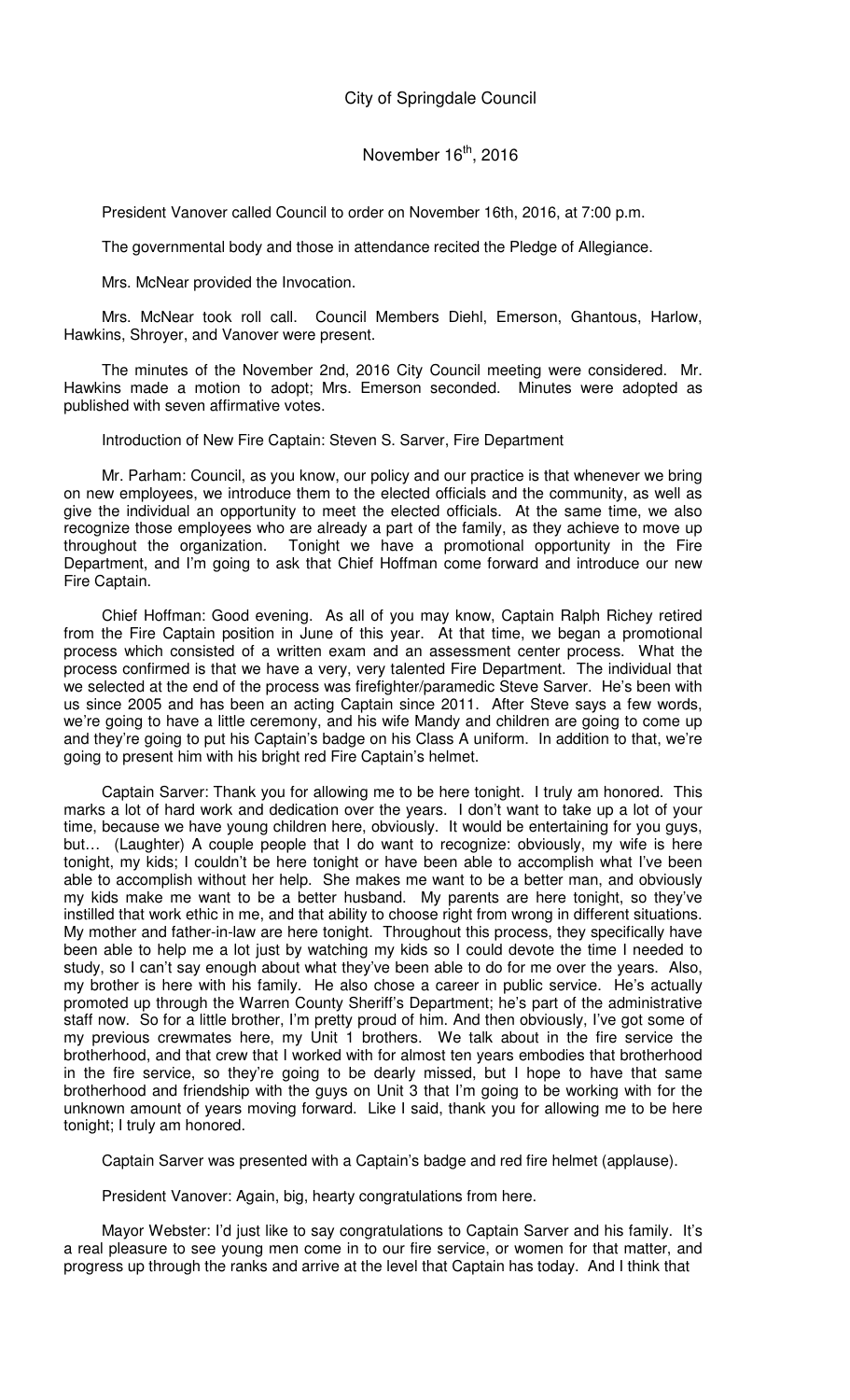## November  $16<sup>th</sup>$ , 2016

if you look around at our fire department, there's one thing that you can't help but miss; we are getting younger, and I think that bodes well for the future. Not that that the old guys didn't do us well; they did a great job for us, but it's nice to see so many young whippersnappers, I would call them, out there. So Captain, congratulations to you and good luck in the future.

#### Introduction of Assistant City Administrator: Amanda Zimmerlin

Mr. Parham: Amanda, step forward please. Tonight I want to introduce to the public and to the elected officials Mrs. Amanda Eileen Zimmerlin. Amanda will be, and has been, on with us since November  $3<sup>rd</sup>$ , but will be the new Assistant City Administrator for the City of Springdale. I think this will be the fourth Assistant Administrator the community has had since probably the seventies. Amanda comes to us with prior service as the Assistant City Manager with the City of Madeira. Prior to working with the City of Madeira, she worked for a couple years with the City of Xenia as the Assistant to the City Manager. She has her Masters of Public Administration from the University of Dayton. She has served in public service as a representative for her hometown of Brookville, Ohio on the Civil Service Commission for about six years, recently resigning that position. She has experience that will benefit the community greatly with the City's insurance group, Miami Valley Risk Management Association. She has served as the representative for the City of Madeira who is a member of that organization as well, so she brings that experience with her. She and her husband and children reside in the City of Brookville, Ohio. At this time, I want to introduce to Council and to the public our new Assistant City Administrator, Amanda Zimmerlin. I'll let her have a couple words for you.

Mrs. Zimmerlin: Thank you. I look forward to working with all of you, and I look forward to serving the City of Springdale. Thank you.

#### Council Members and Staff: Welcome. (applause)

#### Committee and Official Reports

#### Civil Service Commission

Mr. Higgins: The Civil Service Commission met on November  $3<sup>rd</sup>$  with all members present and also Mr. Jerry Thamann, Assistant City Administrator, and the newly hired Assistant City Administrator Amanda Zimmerlin. The minutes were reviewed from the October  $6<sup>th</sup>$ meeting; a motion was made and seconded and the minutes were approved with a 3-0 vote. In reports, the new Fire Captain, Mr. Steve Sarver, who we just met, was announced to the Civil Service Commission. It was noted that both Mrs. Nienaber and myself had the opportunity to meet Captain Sarver at the physical ability tests for the new fire recruits. We also made a note in the minutes how impressed we were with the physical ability process. Chief Hoffman and Assistant Chief Stanley did an excellent job handling the candidates and walking through, and all the other fire fighters that were present to help administer the test. Under New Business, there was correspondence from the Commission regarding the firefighter CVSA process, and then finally the Commission authorized to move forward for the hiring for the custodial position at the Municipal Building, as it is anticipated that that position might become open. The next meeting is scheduled for December  $1<sup>st</sup>$ , 2016.

| <b>Rules and Laws</b>    | Mr. Diehl | $\sim$ | no report |
|--------------------------|-----------|--------|-----------|
| <b>Finance Committee</b> | Mr. Diehl | $\sim$ | no report |

#### Planning Commission

Mrs. Harlow: Planning Commission met last Tuesday, November  $8<sup>th</sup>$ . We had one item on our agenda, and that was the AT&T at 705 West Commons Drive. They were in for their final PUD development plan, and they were the first project under our new code and our City Planner, Mrs. McBride, said that she was very pleased with the way the code worked, and we were all very pleased because it was an uneventful meeting. They had great plans and we look forward to having them build their new facility there. They will be closing the one that is over by Harbor Freight. They will be closing that facility when the new one is built, and they are looking for this maybe in late spring.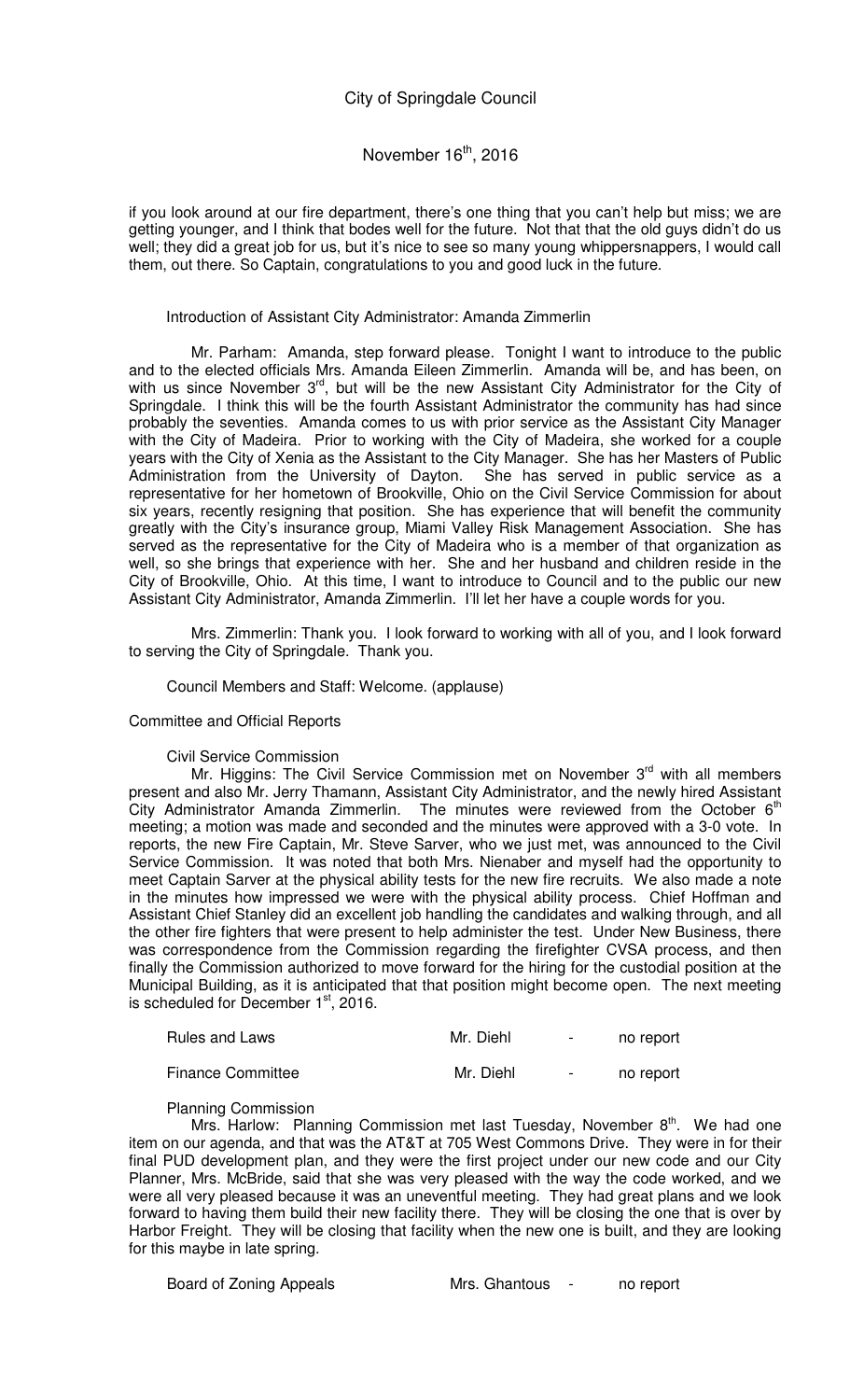Board of Health

Mrs. Emerson: The Board of Health met November 10<sup>th</sup>. For New Food and Service Operations, the Outback Steakhouse at Tri-County Mall had its grand opening today.

The Springdale Fire Department responded to one report of opiate overdose and administered two doses of Narcan, and that was in October of 2016, which is way down.

The Willows Work Group met November  $8<sup>th</sup>$ . Prevention First and Higher Ground Ministries are scheduled to join the group in November to discuss their upcoming forum to raise awareness of and to reduce to the abuse of opiates. The new playground that is scheduled to be installed at the Willows Springdale Apartments is looking to be to put in either at the end of this year or the first of 2017, and that's thanks to generous support of the Vineyard Church. May 20<sup>th</sup> of 2017 is scheduled the Willows Block Party, and that is a Saturday from 1-4. We will have further information as we get closer to that date.

For Swimming Pools and Spa Program, the Ohio Department of Health completed an inhouse audit of the Springdale Health Department's Swimming Pools and Spa Program, and that was on October 28<sup>th</sup>. The audit consisted of file reviews and joint inspections of licensed pools in Springdale. Springdale scored a 98% on that audit.

A proud kudos to the Health Department. They won an award called the Healthy Ohio Community Award. Last year we won it; it was a two-step award, and this year they were presented with a three-step award. The difference in those two is what the community offers, the healthy programs and the educational things that they offer. There is only one other threestep community in the State of Ohio. We would be the second.

Regulation R2-2016 was held. The Health Department held their second reading, and that is a proposal for a 5% increase in the food license fees set by R212-2015. The 5% increase falls in line with the other local jurisdiction fees, so we're right with everybody else on that.

For the Nurse's Report, the Zika Virus, the CDC continues to advise travel warnings for travel to areas with active Zika transmissions. If you want to see any of the current warnings or areas, you can go to www.cdc.gov. Flu activity in the US remains minimal in the Continental USA. Widespread flu activity is reported in Guam, and regional activity is reported in Puerto Rico. The characteristics this year of the majority of the flu virus cases that were tested between May and September are similar to the recommended components of this year's vaccine, so we actually vaccinated against the virus this year. We had 42 cases of flu in Hamilton County so far. Flu vaccines continue to be offered to employees from our purchased stock of vaccine and to the community members who qualify for the State-supplied vaccine. As of the end of October, we have given 62 employees and employee family members the flu vaccination. The Annual Health Fair was held October 18<sup>th</sup>. It was a very successful health fair. We gave 76 total vaccines: 33 very given by Walgreens and 43 were given by Springdale. They had ten hearing screens, multiple blood pressure screenings, 30 glucose checks, and we were assisted by the Xavier University nursing students this year. The Healthy Diabetes Workshop, there were nine members in that, and that concludes November  $17<sup>th</sup>$ . The Latino Coalition of Southwest Ohio met October  $16<sup>th</sup>$  for their community. It was well-attended. The Springdale Health Department had several community partners in this: Medicaid Community Partners, Mercy Fairfield Hospital, OB-GYN Clinic, Good Sam Hospital. They provided vaccinations and there were 61 given there. They offered information on immigration laws and they had lawyers and (inaudible) available for questions that they would have.

#### Capital Improvements Mrs. Emerson - no report

O-K-I

Mrs. Harlow: OKI met on November  $10<sup>th</sup>$ , and in addition to our regular reports such as the Finance Officer's Report and the Executive Director's Report, we had a legislative update. \$850 million will be awarded for the 2017 Fastlane Grant. This is a highway infrastructure grant, and the Western Hills Viaduct will be part of that grant. We also had a resolution regarding our Executive Director. His contract, Mr. Mark Poleneski's contract has been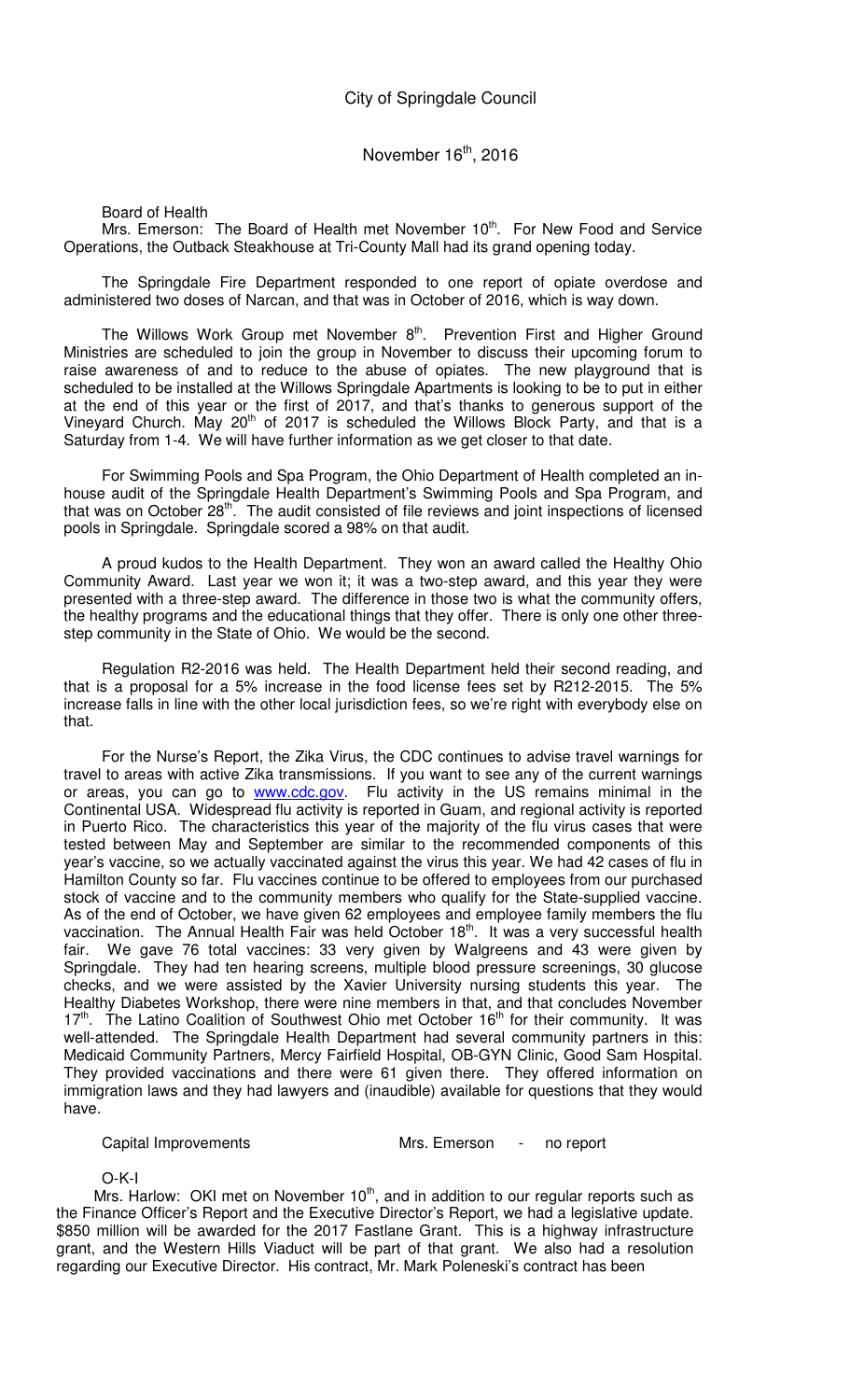extended to June  $30<sup>th</sup>$ , 2020. The other items were just amendments to the 2016-2019 Transportation Improvement Program.

Mayor's Report<br>Mayor Webster: I had the pleasure today to cut the ribbon at the new Outback Steakhouse, which is located out in front of Macy's over in Tri-County Mall. Outback has been in the city for 24 years, and they've been located, as all of you know, right up the street here at the Wimbledons Plaza. They've created fine dining for the community for many years, and so they have a really nice-looking facility over there. It's slightly larger than the one up the street, but very modern and very up-to-date, and I think we wish them well and I think they'll do tremendously well over there.

The other thing I'd like to mention is once again SOS is in full swing, our Christmas program. We have 59 families that have applied for need, for help, and we have 45 of those families adopted, so we're still looking for 14 what we would consider donor families, so if anyone would be so inclined, please give our Health Department a call at 346-5725 to get signed up for that. Also, we're accepting food, accepting any kind of gifts that you'd want to bestow upon us. Here again, those can be dropped off at our Health Department here at the Municipal Building or also at the Springdale Community Center. I'm sure our 59 families will grow, as they usually do. Did I leave anything out, Mrs. Ghantous?

#### Mrs. Ghantous: Nope.

Mayor Webster: At this point, I would like to present a proclamation to another one of our long-standing businesses in the community, if I can find the proclamation here.

> Whereas Full Throttle Indoor Karting was founded by Joe Gorman and Aaron Van Thiel in 2011 with one track, thirty go-karts, and twenty-five employees;

> And whereas Full Throttle Indoor Karting expanded their fleet of gokarts in 2014 to make them accessible to racers of all ages and physical abilities;

> And whereas Full Throttle Indoor Karting hosts parties, corporate team-building programs, and special events such as the Racing for Vets 24-Hour Team Endurance Race;

> And whereas by 2016, Full Throttle Indoor Karting expanded their operations to include three tracks, eighty-two go-karts, and sixty employees;

> And whereas Full Throttle Indoor Karting hosts over 40,000 unique visitors each year, and recently welcomed their  $500,000$ <sup>th</sup> customer;

> And whereas Full Throttle Indoor Karting has received numerous awards including the TripAdvisor Certificate of Excellence, the Cincy Magazine Best Place for Team-Building, the Springdale Chamber of Commerce Corporate Citizens of the Year, and a finalist for the Cincinnati Regional Chamber of Commerce Small Business of the Year;

> And whereas Full Throttle Indoor Karting is recognized on the occurrence of its fifth anniversary for its outstanding and distinguished service to the City;

> Now therefore I, Doyle H. Webster, Mayor of the City of Springdale, do hereby proclaim November 16<sup>th</sup>, 2016 as Full Throttle Indoor Karting Day in the City of Springdale, and command this observance to our City.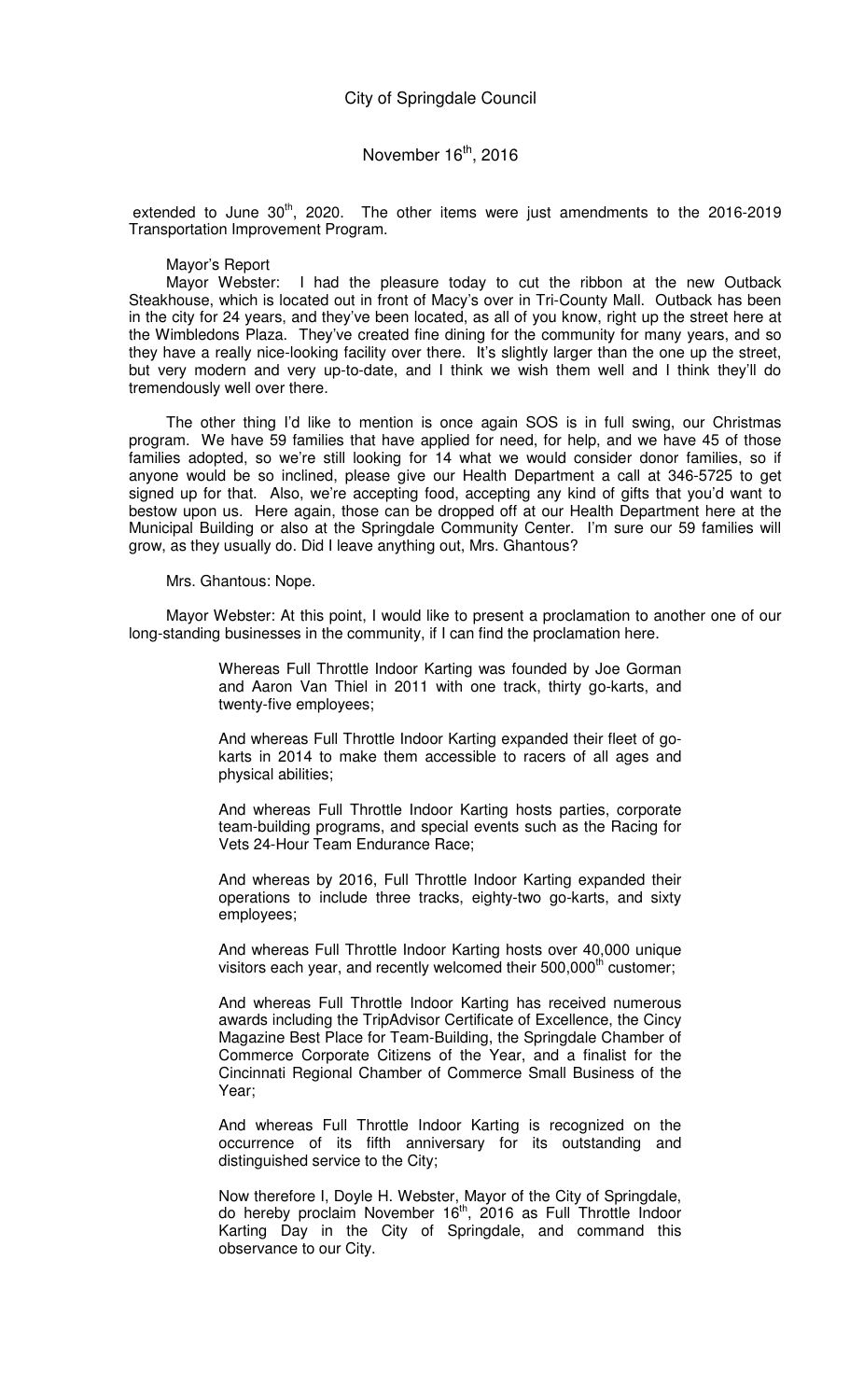So, with that I'd like to ask Joe Gorman and his partner Aaron to step down and receive this proclamation.

Just a personal note, we'd like to thank Full Throttle for their participation in our Chamber of Commerce. They're always willing to step forth and do whatever is needed, so we appreciate their coming to Springdale and it's just a shining example of what a small business can do and the way they can grow and create opportunity and jobs for a lot of people, so Joe and Aaron, congratulations. Thank you very much.

Mrs. McNear: Mayor Webster, question about the food donations. Can you drop those off at the police station again this year?

Mayor Webster: The food, there's a bin right outside the Health Department. You can drop it off there.

Mrs. McNear: Right. I just want to know if you can do it at the police station as usual this year.

Mayor Webster: Well, let's not confuse this with Food for Fines.

Mrs. McNear: No, I'm not.

Mayor Webster: No, primarily here and the Community Center.

Mrs. McNear: Okay. It's always been at the police station before; that's why I asked the question, for clarification.

Mayor Webster: Well, we talked about that today, but they didn't own up to having a bin down there, so the two places.

Mrs. McNear: Okay, thank you.

President Vanover: Lock them up.

Mrs. McNear: I didn't get a ticket. (laughter)

Mayor Webster: You have my address.

#### Clerk of Council/Finance Director

Mrs. McNear: An update for the General Fund, year-to-date through October 31<sup>st</sup>. Our net receipts are \$16.54 million, and we have received \$16.281 million to date. That's 99% of the anticipated net receipts. Those receipts are made up of our top five sources of earnings tax, real estate taxes, paramedic services, local government funds, and Mayor's Court. That totals \$15.253 million, or 94%. In 2015, at this point we also were at 94%. Net expenditures are \$16.708 million. We have spent \$13.398 million, which is 78% of the anticipated expenditures for the year. Our ending General Fund balance is \$5.228 million.

#### Administrator's Report

Mr. Parham: Council, just a couple items for you. First of all, the Ohio Department of Transportation, as we've talked about before, has awarded the City with Urban Paving Program funds for State Route 4 (Springfield Pike). If you recall, a couple years ago, we were fortunate to be able to receive the funding from ODOT that covered State Route 4 from Sharon Road to Cameron. This next program is scheduled in 2017 from Cameron to just north of the eastbound exit ramp at State Route 4 at I-275. The funding for the program is typically 80% covered by ODOT and 20% covered by the City. That is only for the paving portion of the project. Any other improvements that are necessary, whether you need to improve curbs, whether you need to improve catch basins or such things, those are then covered by the municipality. When you begin to factor out the cost relative to the paving and all the other improvements, it's typically, what they'll estimate is about a 50/50 split. The cost for the project is estimated at \$915,000 or \$457,500 for each organization. In addition, there are a couple of other additional costs the City has chosen to consider. One is, since the project is going to run from Cameron to essentially I-275, a year or two ago, we completed the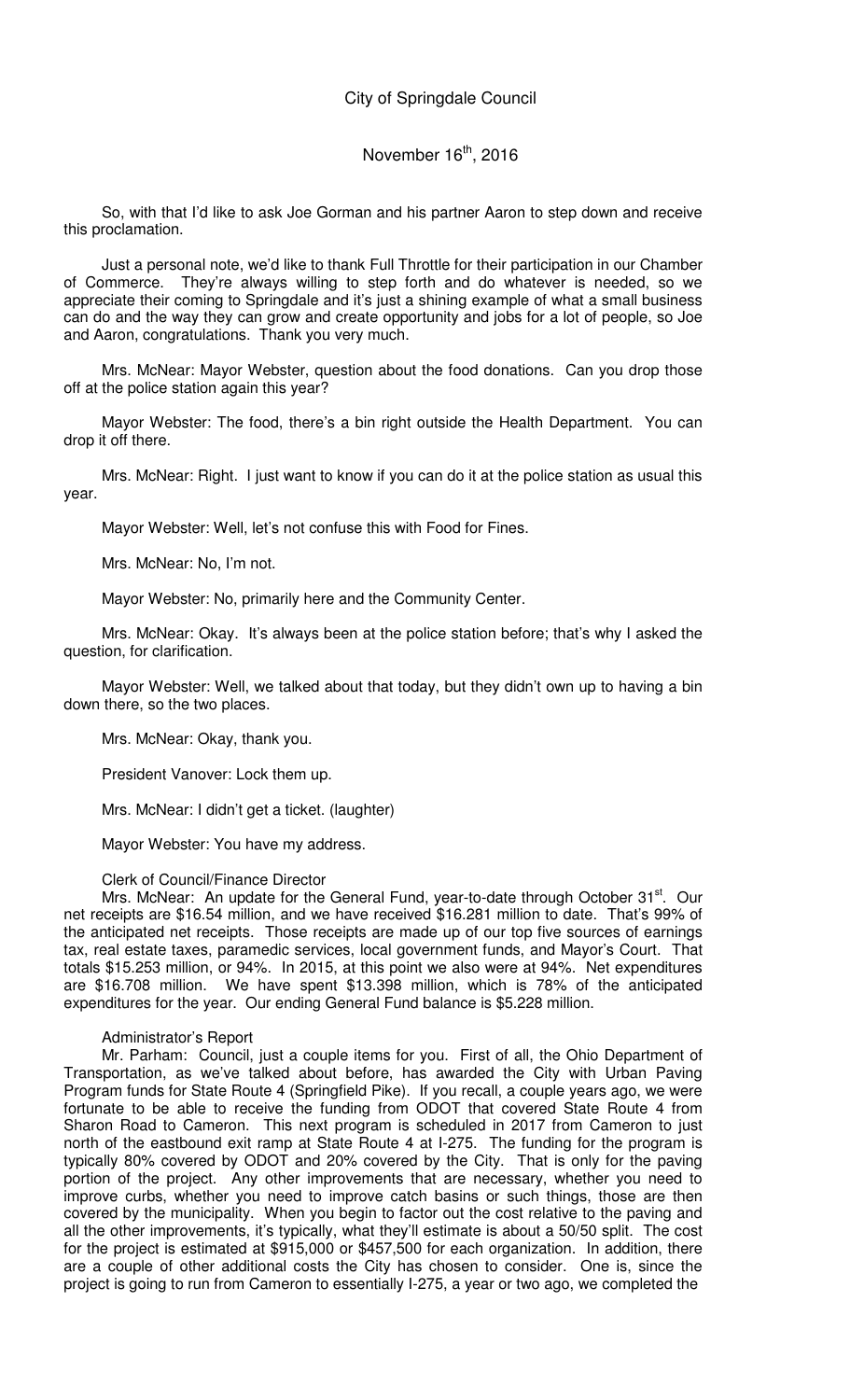improvement on West Kemper Road. The Urban Paving improvement and the W. Kemper Road will not meet at a point. As a result, we would essentially have old, worn pavement in between two new pavement portions at the conclusion of this project. For an additional estimated cost of \$21,000, I think it would be appropriate for the City then to cover that gap of old pavement.

In addition, as you recall, we have been trying to move towards using more microwave detection device systems. We now have three in the community. The very first one installed was at Kemper Commons and Century Boulevard on East Kemper Road. The second was at State Route 747 (Princeton Pike) and Crescentville Road. The most recent one was installed this year at State Route 4 and Crescentville Road. What we've looked at as a part of the Urban Paving project is instead of installing traffic loops into the ground, we would install the microwave detection systems at three major locations that are part of this project. The three intersections are State Route 4 and Northland, the second is State Route 4 and Kemper, the third is at State Route 4 and Glensprings. The loops get damaged when we have construction projects in their location or sometimes the loops are just faulty and they begin to fail. It costs about \$4,000 to replace a loop. In the case of the microwave, we can have as many improvements as we need in the intersection, and not impact a microwave device. Therefore, we find microwaves to be much more efficient and effective in helping to move our traffic. At the same time, they give us an additional benefit as a traffic counter. They do a pretty good job of counting traffic vehicles. For an additional \$30,000, we can have the microwaves added to the project. The loops, if you think about it we are talking about getting three different intersections for an incremental difference of \$30,000. If we were putting one of these microwaves at any of these locations, they're about \$25,000 individually. So, I think we'll get a chance to experience some savings as well as have more efficiency with the use of the microwave as opposed to the traffic loops. That project is scheduled to take place in 2017. ODOT is requesting that Council adopt a preliminary ordinance for the project. If Council is in agreement, ODOT will come back in April of next year and ask us to adopt a final ordinance. At that point, the City will have to make our contribution to ODOT for the project. This will be an ODOT project that they will oversee. At this time, I am willing to answer any questions you may have.

President Vanover: I just have one. Are these, I know years past that the loops were not sensitive to picking up two wheel traffic, bicycles. Now do the microwaves pick those up?

Mr. Parham: The microwave will pick up a motorcycle. We're not sure whether or not they will pick up my bicycle. If not, I just circle around the building. (laughter)

The second item I'd like to share is related to the Comprehensive Capital Improvement Program the City put together earlier this year. As you recall, as a part of that program there were three OPWC applications that we have been discussing this for some time now. The three applications involve projects covering the Beacon Hills Subdivision and Kenn Road, the Jake Sweeney Rehabilitation project, and then the Glensprings Drive Rehabilitation project. We received the preliminary results back last week. Unfortunately our projects did not receive favorable recognition. Out of a total of seventy-two projects, our three finished number sixtyfive, number sixty-seven, and number sixty-nine. How we finished so bad, I have no idea. It looks as if they are going to be rewarding the top twelve projects out of the seventy-two. If you recall, we previously discussed wanting to take advantage of their loan opportunity. As a result, our applications were submitted with a 50% grant, 50% loan request. We also anticipated that perhaps as in the past some jurisdictions would not take advantage of the loan. OPWC would then come back and ask the jurisdiction if they are interested in taking a loan at 100%. To our knowledge, they have been making phone calls to jurisdictions to determine who would be willing to take a loan or not. As of yet, we have not heard from them. I don't know if we will get an opportunity because we're so far down the list, but it really is the only opportunity that we will have to receive outside funding at this point. So as we're beginning to conclude our 2017 Budget process, and mind you, these projects that we've identified were scheduled to go out to bid perhaps late fall of 2017 or early spring of 2018. The dollars under this funding would not become available until July of next year if we were successful. This means the project would not be constructed until 2018. We know that Beacon Hills is one of the most challenged streets in the City. I think it finished second worst streets on our list as we evaluated our own streets. We know relative to Jake Sweeney, I think this is probably the fourth time we have applied for funding and been unsuccessful. However, we know that there are challenges with that street as well, and there are challenges with Glensprings Drive. At some point, we, Council, as a body is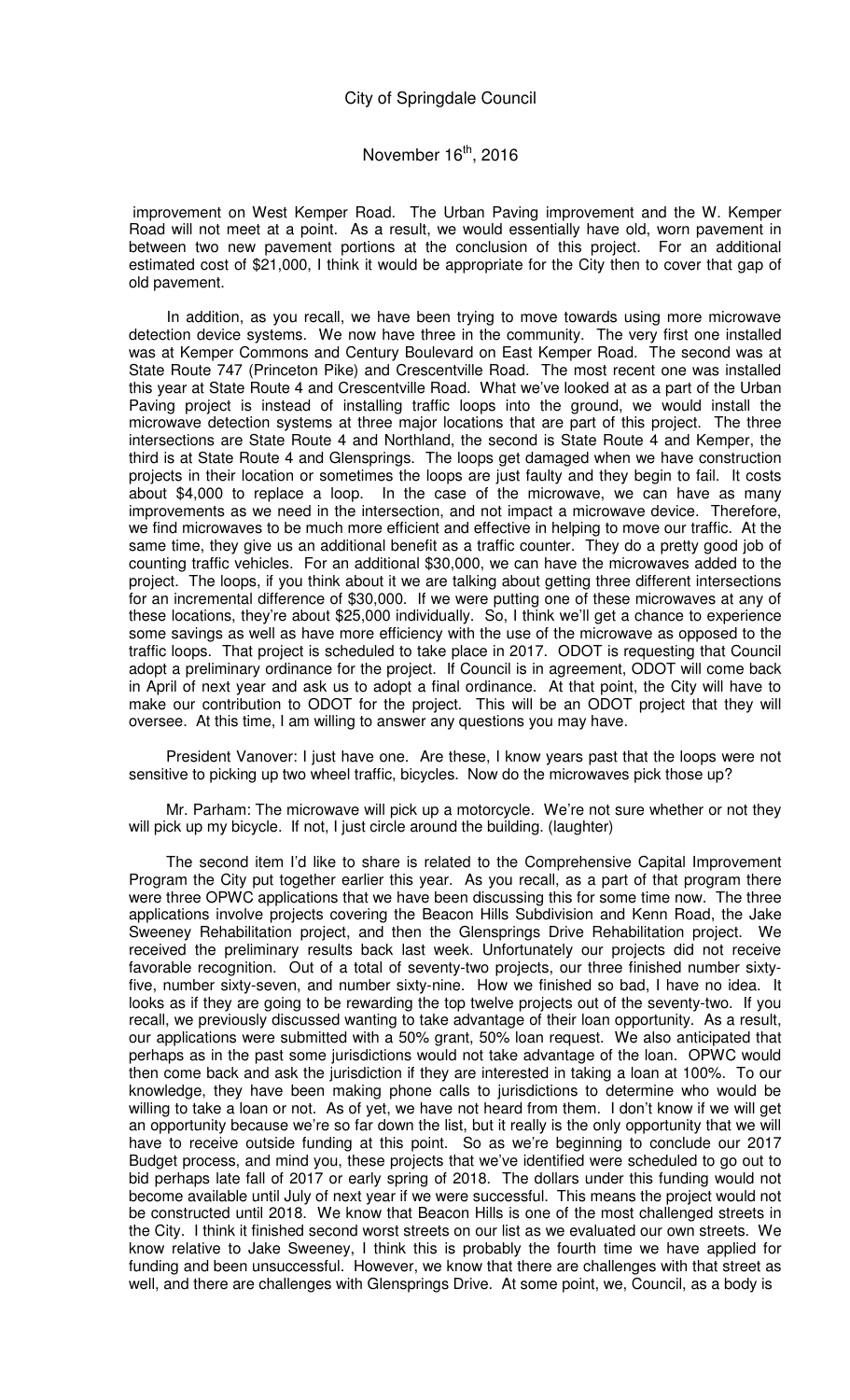# November 16<sup>th</sup>, 2016

 going to have to make some decisions as to how we're going to address those streets. I think the program we put together was a prudent program. It would have allowed us to address those streets sooner as opposed to what we were doing prior to that. We were hoping that financially we could try to attack a portion of a subdivision at a time, as we were able to do with the Oxford Hills subdivision. Trying to put them all in one basket and address them now without this outside funding would essentially mean we would have to consider some additional debt. We would have to come up with a program in which we're going to be able to pay off the debt, if we wanted to include that into one of the programs we have already identified. We already have a program for 2017 in which we are borrowing \$3.5 million. Those dollars are scheduled to cover the 2017 Street Program, as well as the West Kemper Road project to the west of State Route 4 to Kenn Road. So with that I'll pause and try to address any questions you may have.

 Mayor Webster: I really would like to see, and I know we've got a Finance Committee Meeting for the 28<sup>th</sup> of February, I really would like to see us devote part of that agenda to discuss the funding here, because I think we are sort of back at square one as to what we want to do and how we want to finance this. I know I've got a few ideas I'd like to run past the Finance Committee. Mr. Diehl, if we could make that an agenda item, I'd appreciate it.

 Mr. Parham: The final item is an update. I think at either the last meeting or the previous meeting, Council requested that the Administration proceed with the evaluation of putting sidewalks on West Kemper Road. Just to give you an update, on Thursday, November 10<sup>th</sup>, CT Consultants did place stakes out on West Kemper Road on the south side of the road so that everyone can get a sense of how close the back edge of the sidewalk would be to their residence. The day before, on November 9<sup>th</sup>, the City provided a letter authored by the Public residence. Works Director to the residents on the south side of the road. The letter informed the residents that the stakes would be placed, that the Council was considering constructing a sidewalk on the south side, and we requested feedback by December  $1<sup>st</sup>$ . That would give us time to hear from the residents and give them time to consider it. To date, I was originally going to report we hadn't received a response, but we did receive a response late this afternoon from one resident, and that resident did indicate that they were interested. There are a total of nineteen properties that are on the south side that would be directly impacted by a sidewalk.

Law Director's Report **Access 19 and 19 and 19 and 19 and 19 and 19 and 19 and 19 and 19 and 19 and 19 and 19 and 19 and 19 and 19 and 19 and 19 and 19 and 19 and 19 and 19 and 19 and 19 and 19 and 19 and 19 and 19 and 19** 

#### Engineers Report

Mr. Shvegzda: Just one update. This involves some of the components of what was going to be the 2016 Street Program that were to be done under purchase order. The Public Works office has contracted with Prus Construction to perform the repair work on State Route 4 at the service drive that's just down the street, however, due to the time of year, that construction will not begin until spring of 2017.

President Vanover: Before we leave Committee and Official Reports, Council, we will address the subcommittee appointments at the first meeting in December, and we will do all of them, so plan likewise.

#### Communications

Mrs. McNear: I do have one item this evening from OKI. This is to notify us that our representative's, who is Mrs. Harlow, position or appointment will expire on January  $12<sup>th</sup>$ , so we need to appoint a representative. So I would suggest we take nominations at this point. We do need to make this notification to them pretty quickly.

Mr. Hawkins nominated Mrs. Harlow; Mr. Diehl seconded.

Mrs. Harlow: Thank you both, gentlemen, but I have spoken with Mr. Shroyer, and Mr. Shroyer has expressed an interest in serving on that committee and I would like to give him the opportunity to do so. So I nominate Mr. Shroyer.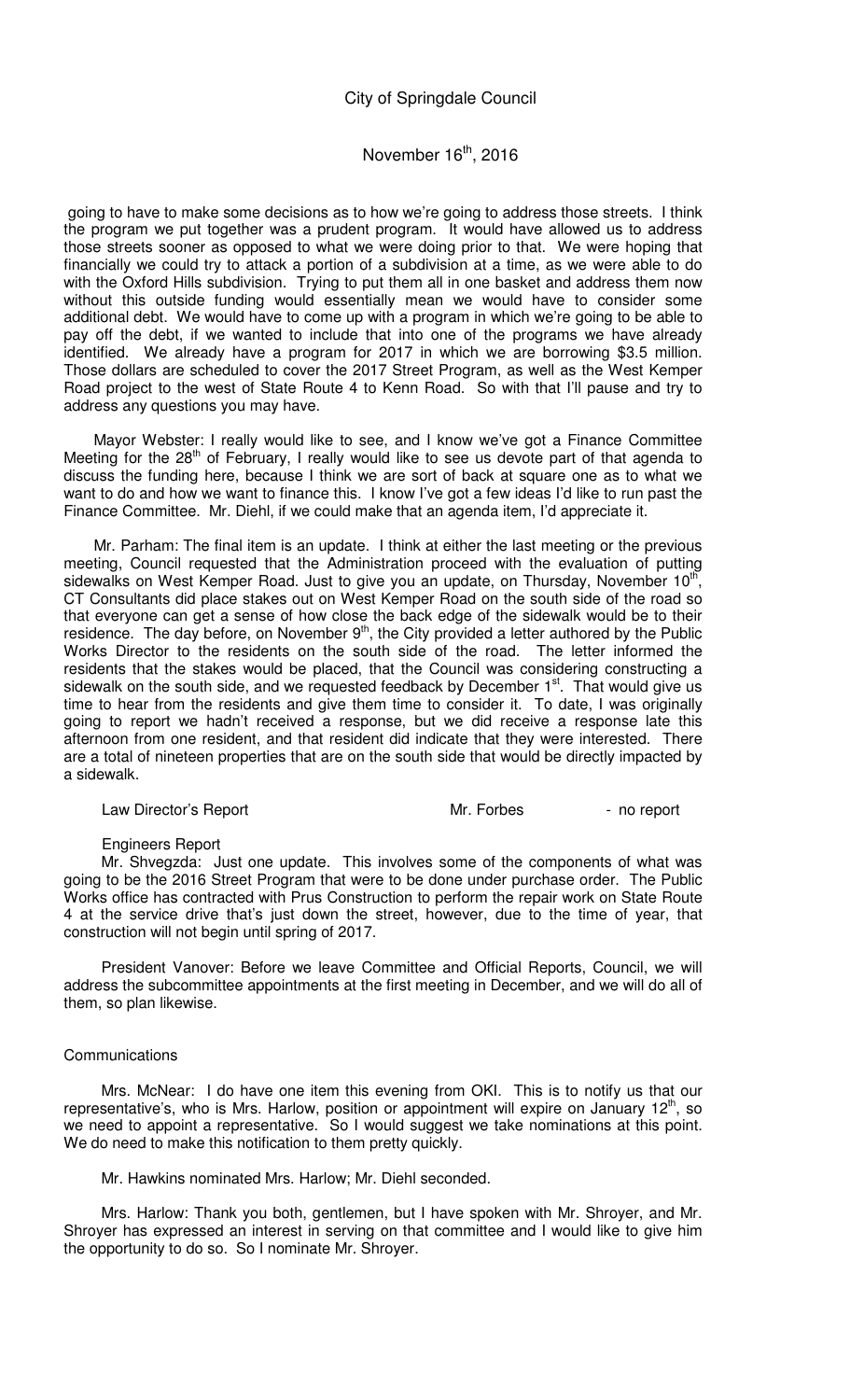Mr. Hawkins and Mr. Diehl withdrew their nominations for Mrs. Harlow, and Mr. Diehl then seconded Mrs. Harlow's nomination of Mr. Shroyer.

President Vanover: Are you willing to serve?

Mr. Shroyer: Certainly.

President Vanover: By acclimation, Mr. Shroyer is now the OKI representative.

Mrs. McNear: Alright, thank you. I'll notify the OKI Board.

Communications from the Audience

Mrs. Sullivan-Wisecup: Hello. My name is Meghan Sullivan-Wisecup. I am here representing Springdale Youth Boosters today. I haven't come representing them in a while, so I got the call and I said absolutely. As you all know, we did not have a parade in the spring. SYB has decided to change it to a Youth Winter Sports Pep Rally, and it will be on January 6<sup>th</sup> at 6 o'clock in the, I call it the New Gym. It's going to be a pep rally of all of our youth sports for winter time. We have basketball, cheerleading, and volleyball, and of course we're going to have the Mayor come and talk on behalf of our Rec Commission. Every single elected official in invited, just like when we had our parade. We want you to come and represent, and we're hoping it'll be a really, really fun time. We're having all of the kids, Springdale Youth Boosters is providing canvas or something for each of the teams so that they'll all have identical backgrounds, and they're all going to make their banners on that and they're going to hang from the walking track down. So it's going to hang the entire season. Every single one of our teams will be represented for the entire winter sports season so it's kind of cool that no matter who's playing, we're still representing all of our teams. And we're really excited to see how it's going to turn out.

President Vanover: You said January 6<sup>th</sup>?

Mrs. Sullivan-Wisecup: At 6 o'clock.

President Vanover: At 6 o'clock. Okay.

Mayor Webster: What Mrs. Wisecup was referring to, as far as the Mayor talking about the Rec Center or Parks and Recreation Commission, we will be inducting two coaches into the Coaches' Hall of Fame; Mr. Gene Burt and Mr. Gene Nell. So if anyone knows of any other coaches or youth advocates that passed away in the last year or so, please let us know, but as of right now those two individuals will be inducted.

Mr. Gibbs: Hi. My name is Larry Gibbs. I live here in… do I sign in?

President Vanover: Yes, sir. Please

Mr. Gibbs: I was here a couple months ago and addressed an issue, and I just was gonna kind of elaborate a little bit on it and see if anything was looked into it, about the parking situation at Nelson and Van Cleve intersection. We have resident there, it's 248 that lives across. I don't know how many people live in the home, but there are a lot of vehicles that park there, and I've already called the police since I've been here. They've been hanging way out into the street. That corner that comes down, that curve, they park there and they back up, and then coming down Nelson as you go into the park, they park there. And they're just sticking out, and it's a really busy intersection, and it kind of needs to be open. Since I've been here I lost a fifteen foot tree in my yard. I heard it when it hit; it was around twelve o'clock at night and they clipped the whole thing down. I didn't see what happened, but it's just so congested there. I just was wondering how many vehicles are we permitted to have in a home. They've got like six or seven vehicles that are always there. They're always just parked there, constantly. If anybody's come down Nelson or come down Van Cleve at the intersection there, they can see that, I think there's going to be an accident there. I really do, because it's just… And the only way, you can't really, I can't be calling the police. They can't be babysitting everybody, but I think it be looked into that so many feet from that curb, and then the part down from Nelson to Van Cleve, it should just be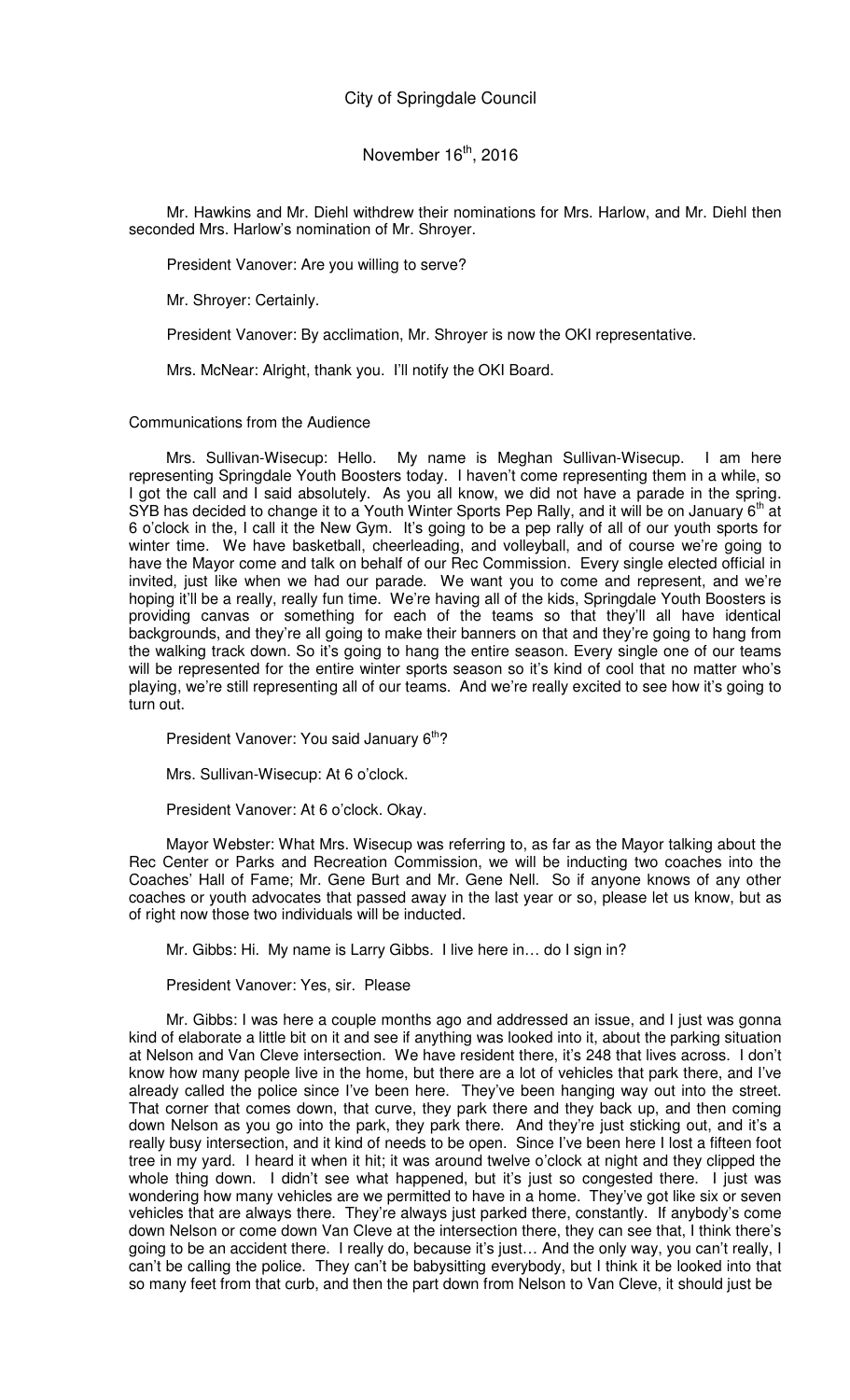## November  $16<sup>th</sup>$ , 2016

 no parking there. It's just, I've talked to the police about it. They tell me to address it here, and it's just a back and forth thing, and maybe there are some other areas in Springdale that have this same problem and nobody's ever addressed them, but I know I've got the neighbors around that are getting pretty… And I know you've got a lot on your plate. You've got a lot to do, and I appreciate what you do, and I appreciate what the police do. Sometimes you can address issues and they come down there and they can look at it, and all the vehicles will be gone. But then they come when you're not there. That's the thing. And I don't know how to address the issue. It just, it's a problem, and I really hesitated coming up here because it's almost asking you to babysit them. If there just could be something looked at that at that section because there's so many people coming from off of Van Cleve up to Nelson, it's really a major intersection. I mean I don't know how many cars that just come there constantly, and they can't see beyond these cars. And when they're parked in their driveway, they're hanging over the walkway. You can't even walk past that house. If there's a limit on adults, there should be a limit on vehicles for home. These houses were just not made… and these trucks are commercial, they're big trucks. Even my neighbor here (gestures to Recording Secretary), she knows. She's seen them. So I'm just addressing that, and don't know if anything can be done or not.

 Mayor Webster: After the last time you were here, did we not move any of the No Parking signs and clear some of that?

Mr. Gibbs: Nothing was put there, no.

Mayor Webster: Please?

Mr. Gibbs: What's that now?

 Mayor Webster: Did we move one of the No Parking signs and clear an area there around that intersection to make no parking closer to the intersection?

Mr. Gibbs: No, there's no signs there or nothing, if that's what you're asking.

Mayor Webster: So nothing happened as a result of you being here last time?

 Mr. Gibbs: No, not that I know of. It's still going on. I mean, it just was, they're still parking the same way and I just wanted to…

 Mayor Webster: Well I was under the understanding that we were going to take a look at that and see if we couldn't put some No Parking signs within twenty feet or thirty feet or something of that intersection. Do you know if we looked at that, Mr. Parham?

 Mr. Parham: We did look at it. We looked at a number of the situations that Mr. Gibbs talked about. In order, as I understand it, to have a No Parking there, it has to be a fire lane, and it's not a fire lane at that location. We've had a discussion with both the Fire Department as well as the Police Department, so we couldn't just adjust the sign to say No Parking if it isn't a fire lane, as I understand it. Relative to the cars parked across the sidewalk, we spoke with the Police Department. I think you've called the Police Department. The Police Department has been on notice to identify that situation if that occurs. I do not believe there is a limitation on the number of vehicles. I think there is a limitation on the types of vehicles that can be parked overnight. If it's a commercial vehicle, those have limitations on the street. Relative to your concern last time to the number of people residing in the house, we did, through the Building Department, send a notice to the property owner. In fact, the property owner came up and had a very lively discussion, not in agreement with the Building Official, so they were placed on notice. We did not totally ignore your comments. Every last one of those were looked into. There were a number of other things that you identified. I think one was about a sacrificial animal in the back of the property. The Police Department checked in there. We had no calls on such an event. So no, we did not simply ignore his concerns; we looked into every one of his concerns.

Mayor Webster: But I would advise you, whenever you see a car or truck parked on the sidewalk or hanging over into the street, call the police right away. If you have to call them every day, call them every day.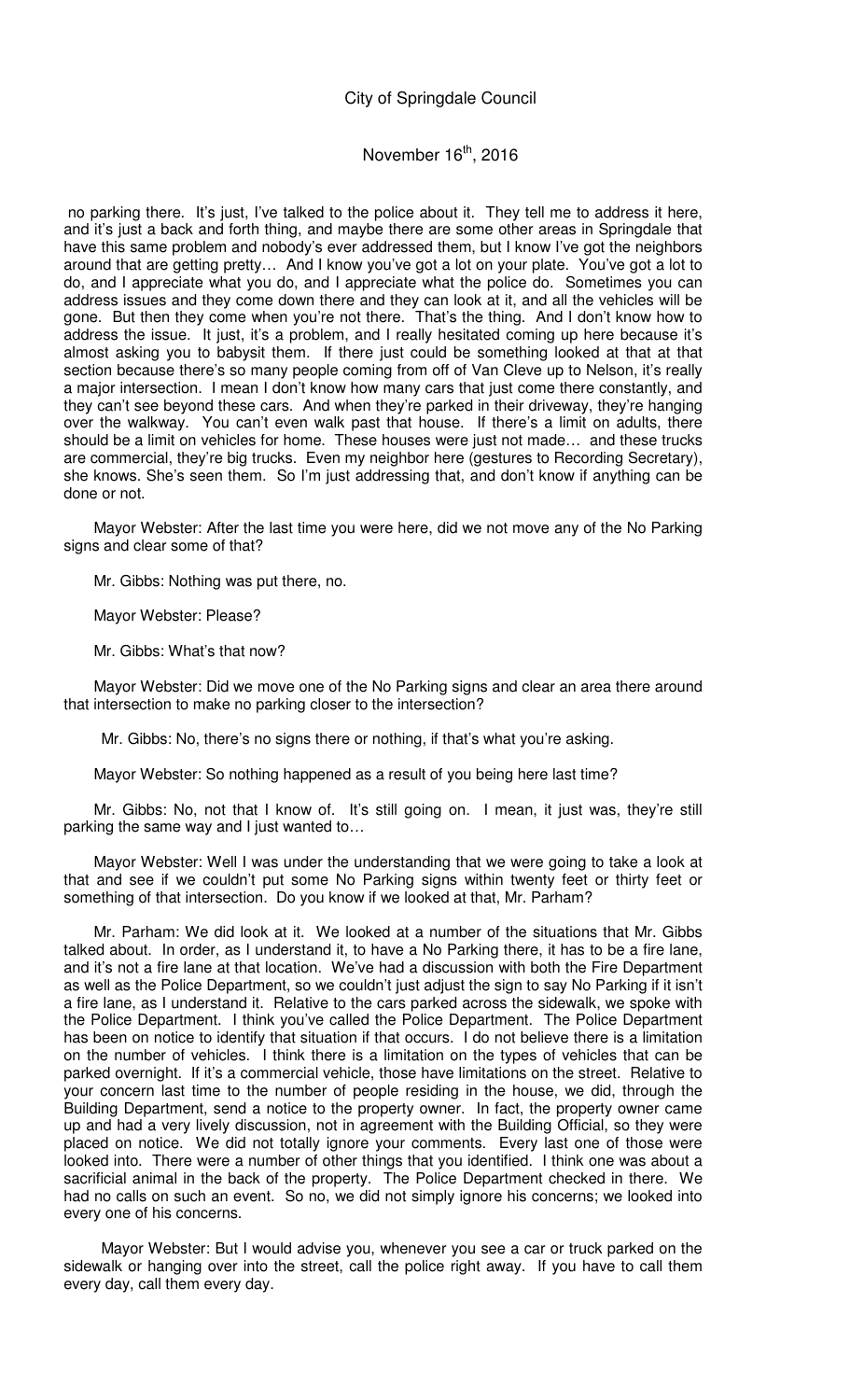Mr. Gibbs: Yeah, sure. I just wanted to bring that up to see if, ya know, I know you've got a lot of stuff to do, and stuff kinda, ya know. But I appreciate you looking into that and I just wanted to readdress that.

Mr. Parham: Mr. Gibbs, we're never too busy to address concerns that residents bring to us. You were brave enough to come before us and talk to us. Often people send us anonymous notes, and so when you raise your concerns, we go and take a look at those and see what we can do to make those go away.

Mr. Gibbs: Well I'm all for making the community all it can be, and sometimes if it's a little thing, you've got to start somewhere to, even a little small thing, take care of it, to keep it from getting to be a bigger thing. I appreciate you letting me address the issue and looking into that for me.

Mayor Webster: As far as the numbers of people residing in the house, that's one of the hardest things we have to enforce because we almost have to have the police stake out the house on a 24-hour basis to see who comes and goes, and who sleeps there and who gets up and goes to work the next morning. Just one violation, you can't issue a citation. You've got to do it over and over again, so it's a pretty costly enforcement measure.

Mr. Gibbs: Almost need a camera in that corner, don't you? Okay, well that's all I have. Thank you. Thank you very much.

Mr. Hawkins: Mr. Gibbs, are you indicating that cars are parking all the way up to the corner of the intersection?

Mr. Gibbs: What's that now?

Mr. Hawkins: Are you saying cars are parking all the way up to the intersection on the curb?

Mr. Gibbs: Well, they come out on the curb as you're coming down, and the people coming up, there's a stop sign there anyway. But if you've got a car that stops at the stop sign, it's a, what are they going to do? And then if you go around the corner as you go into the park, if they're sticking out there, they're coming in here because it's an intersection. It's just so busy. I just thought there should be some clearance on each curb. No Parking from here back. The police wouldn't have to be called, nothing like that. Just something to think about. Thanks a lot.

Mrs. Harlow: I guess my question is for Mr. Parham. Why can we not put a No Parking from here to the corner? Why are we not allowed to do that in our City?

Mr. Parham: I'm not sure if it's just that we're not allowed to do it in our City, it may not be something that is allowed in any city. When we explored it last time, we explored it relative to fire lanes. Now, Don, I think last time there was a note that you sent me. Something relative to …

Mr. Shvegzda: Yes, I'd have to take a look back at it, but there's a certain distance between basically the stop sign and back away from there where there's no parking permitted.

Mr. Parham: Okay, so there may be. We will look into it again.

Mrs. Harlow: But, I agree with Mr. Gibbs. If you're coming down Van Cleve and you choose to turn left onto Nelson, and all of those trucks are parked there, you can't see if there is any vehicle coming up Nelson, and so you just kind of have to inch your way out and look around, and it's very, very tight there. So, especially at night, it's very difficult to get out of there. So I totally agree with him.

Mr. Parham: We'll take a look and see if there's something that's in the State Code that permits us to limit them. At this point, my understanding is based on the fire code, where the limitations are. But we'll look at that as well.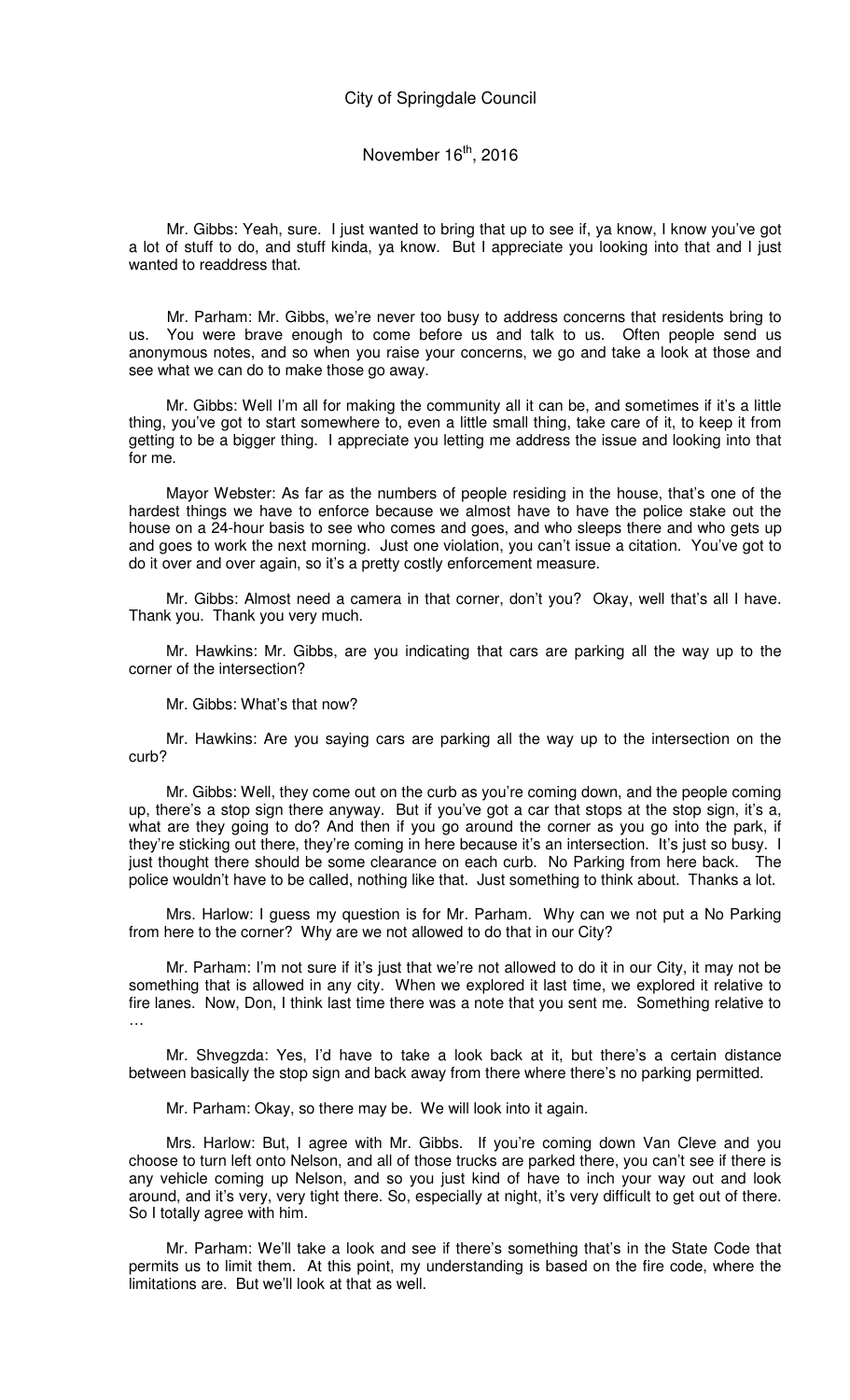Mr. Hawkins: Just a cursory scan, I note the ORC has got something under 4511.68 for parking with regard to you can't park within 20 feet of a crosswalk at an intersection. Not saying there's a crosswalk there, but there may be something that is in there in the ORC.

Ordinances and Resolutions

Public Hearing Ordinance No. 33-2016 AMENDING VARIOUS SECTIONS OF THE CODIFIED ORDINANCES OF THE CITY OF SPRINGDALE ZONING CODE

President Vanover: We've heard the reading; at this point we'll open a public hearing. Is there anybody that wants to address Council for or against?

Ms. Fields: As stated, we presented these revisions of the code to Planning Commission last month. At that meeting, we kind of went over the general changes that were proposed and Planning Commission recommended approval with two minor changes. Those I will identify as we go. I'm going to do a quick presentation. We'll go through it, and then if there are questions at the end we can address those. The document that you have in front of you identifies the changes as you go through the code. The presentation will kind of group those by theme, but in the presentation it will also identify which sections of the code we're talking about.

The first item is we added a provision to the rezoning process that if an applicant proposed to rezone their property and is denied that rezoning by Planning Commission, that the applicant is required to request that the application is forwarded to City Council for review. If they do not make that request that the application be forwarded to Council for review, then it will not be forwarded. So if Planning Commission recommends denial and they don't request it to be forwarded, it will just end at that point. Planning Commission recommended adding a thirty day time limit to that so it wouldn't just be an unending time frame. That was incorporated into the document that you received.

We made some changes to the Community Social Service Facilities definition. Based on that change to the definition, it affected some of the permitted use language, and also the parking standards. More just clean-up items. We just cleaned up that, Community Social Service Facilities did not include residential units.

We had a couple changes that were made to the Non-Residential Permitted Use Table. The four that are listed up there were the changes to that table. The ones of note are the second one, where we added the installation of products purchased on premise as a permitted accessory use in GB and SS. This came out, we did a study of Northland Boulevard, especially the SS zone of Northland Boulevard, and this was identified as a need for some of the businesses in that area, such as installing car stereos. If you buy the car stereo at the store, having the ability to install that on site seemed appropriate. The third one, we added permitted use for mobile food trucks and mobile medical trucks. We also added standards for both of those. Those are later in the presentation, but I wanted to make note. The other ones were more clean-up items and clarification items.

For Non-Residential Fence Regulations, we clarified that chain-link and barbed-wire fences are only permitted in the GI zoning district, and then clarified the permitted fence materials for the other Non-Residential zoning districts that are listed there.

Again, for the mobile uses, food and medical, we added regulations in the code that addresses those. There are different regulations that affect mobile food and mobile medical, such as where they can park, how long they can park, what lighting that can have, what signage, hours of operation, noise and parking. If you have any questions on those, again this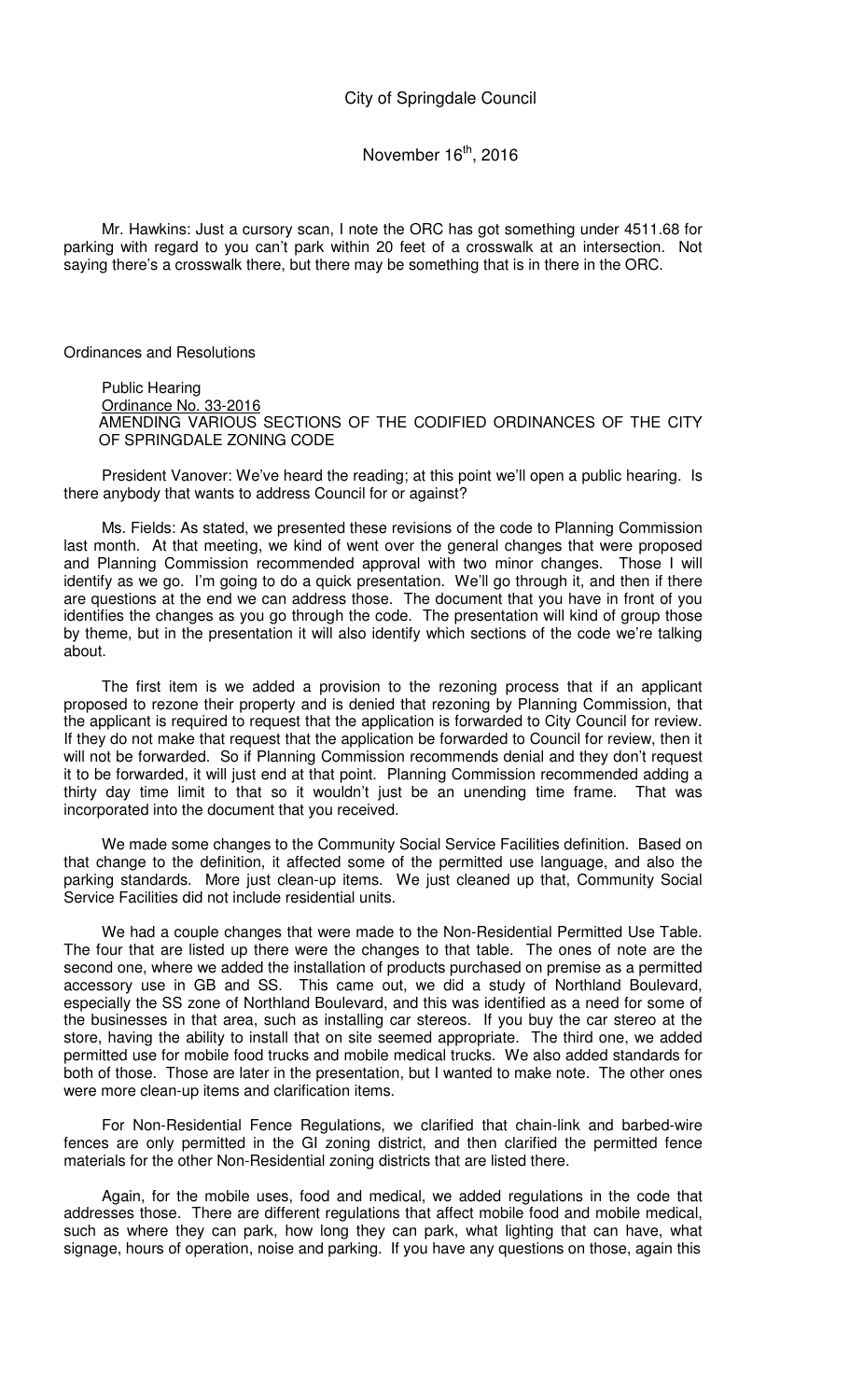is a new addition to the code that was identified as a need that was not taken care of with the first code update.

As I stated, we did a zoning study or Northland Boulevard, and one of the other findings of that study was the need to increase the percentage of retail sales allowed in that district. The current code speculated that retail sales in the SS district should only be 10% of any business in that zoning district, not to exceed 500 square feet. Some of the uses, specifically Frame USA, did not meet that regulation, so looking into what their current needs are and their expansion plans, we are proposing to up that 10% to 20% of the total building area, as that should take care of Frame USA's current operation, and then we also are proposing to not include that 500 square foot maximum.

Non-Residential Accessory Structures and Buildings, we added standards and set-backs for those. This was an oversight in the first code and we wanted to make sure that we had standards in there for Accessory Buildings in the Non-Residential Zones. So those were added to the code.

Sign changes, there's two slides of kind of a number of sign changes. Most were kind of clean-up items. We added a definition for sign height, so then in the code we removed some places where we explained how to measure sign height in the code, as now the definition of sign height is taking care of that. One, the bottom one, is probably the major change in that list. We changed how the calculation of signage, the previous code had a kind of convoluted formula to calculate wall signage, which was found to be good for some of the smaller businesses within the City, but was problematic for some of the larger businesses within Springdale. As we were going through the update process, we proposed to change it to a percentage of the building façade, as that was found to be more beneficial to the larger businesses, so the code was adopted with wall signage to be equal to 4% of the primary building façade. That worked pretty well for the larger businesses, but as we went through the process we realized it was not successful or not appropriate for some of the smaller businesses in the City, especially if they only had a small storefront in a strip center or something. 4% of their building frontage was sometimes ten square feet, so we were hurting the little guys with this change, even though we were helping some of the bigger guys. So we looked at this again. We went back to a similar calculation as what your previous code had, but altered it slightly, found kind of a middle ground to hopefully have appropriate sign allowances for all businesses within the City. So we think that this will be a more successful approach.

These are some additional sign changes. One I will note is we are proposing an addition for allowing temporary signs for City events or activities in the right-of-way. Previously no signs were permitted in the right-of way. At the Planning Commission meeting, the Commission recommended that legal counsel to review this to ensure that was no concerns moving forward from this. Mr. Forbes is here, but in his response to that, he stated that Council should articulate some rationale or reason why the City can advocate and promote events in the right-of-way where no other businesses can, just to ensure that you're covered. And again, if Mr. Forbes wants to add anything, you can. Other than that, I think the other things are more clean-up items for signage. I guess the first one up there, for electronic signs, we only had those permitted in General Business zones and in PUDs; we added, they are proposing to add that in the Public Facilities and the SS zone, that electronic signs would be allowed per a conditional use permit. In cases where, especially certain businesses and public facilities, schools or churches, a lot of times would to have an electronic sign and at least allowing a process where they can request that, and if it's appropriate then the Boards can approve that instead of not allowing it at all.

Lastly, this is just kind of the remainder of the items in your report, mainly just the small clean-up items. We had a couple typos we found, and things like that. So that really concludes the very quick summary of all of the changes that are proposed to the zoning code. I'm happy to answer any questions or expand on any of those topics.

Mr. Diehl: How are you doing?

Ms. Fields: Pretty good. How are you?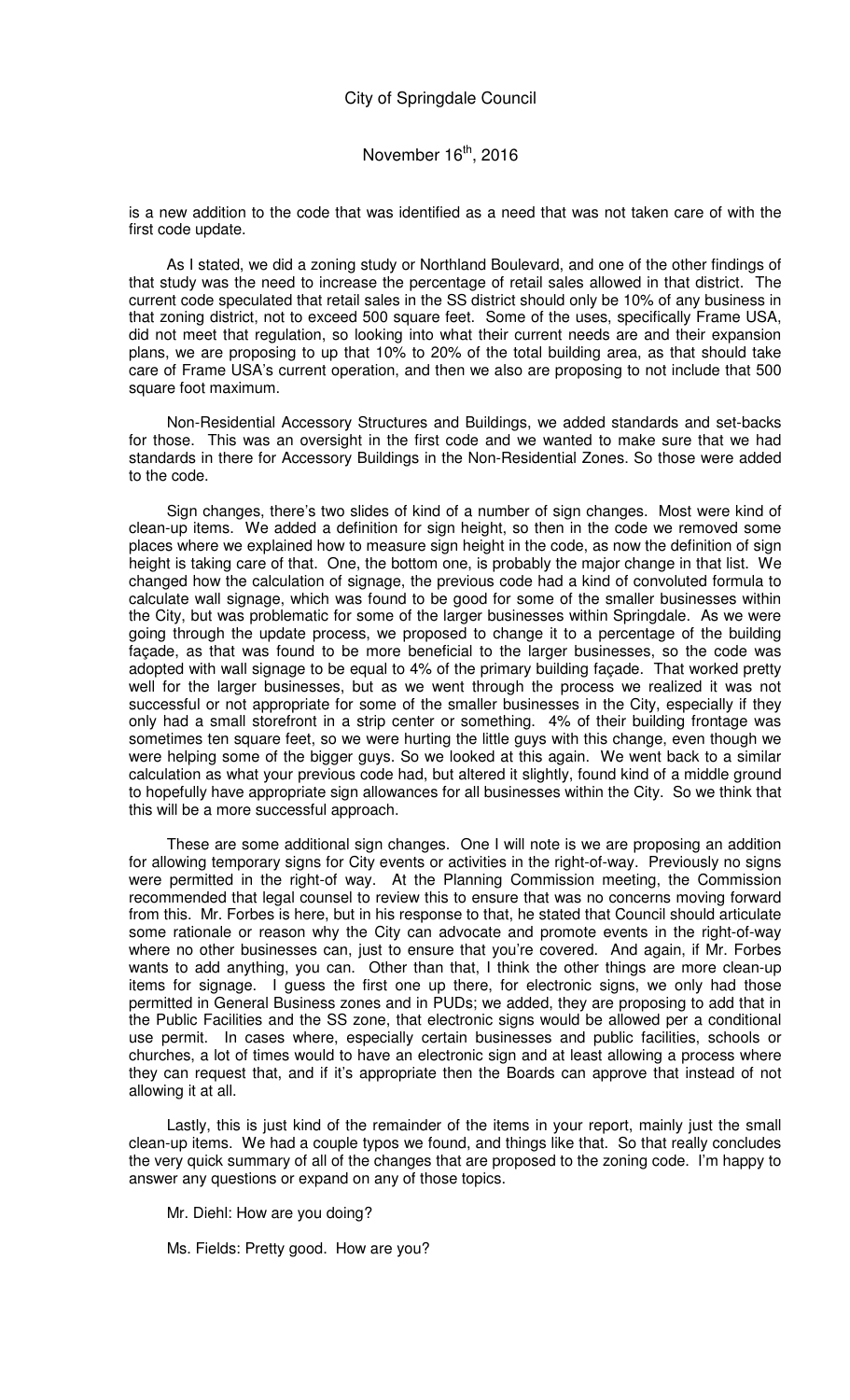# November 16<sup>th</sup>, 2016

Mr. Diehl: Good. Good to see you again. I have a question on the Northland retail, when you took it to 20%. I don't know if I misunderstood, or what. You took that to 20% just to cover USA Frames?

Ms. Fields: We looked at the businesses within the Northland area that are in that SS zone. There were two or three that had a retail component. Frame USA is the largest one in there, and they far exceeded the 10% and the 500 square feet that the current code permitted, so we wanted to make sure that we were accommodating them, as they were kind of the outlier.The other uses kind of also would fall into that 20% in their current forms. So it was based on Frame USA's current business model.

Mr. Diehl: Well, okay. Here's my question then. If USA Frames was not there, would you still increase it to 20%?

Ms. Fields: We based that number on their current operation so I'm not sure we would have come up with that 20% if we weren't using the existing business as a rationale for how to look at this. The SS zone is really only this stretch of Northland Boulevard, and the Lowe's, which of course is a completely different animal, so it kind of was looking at, we didn't want to whole-heartedly change this district. The SS zone was created to kind of stop the retail area, kind of keep the retail uses around Tri-County and to have those creep into some of the other areas of the City, but still allowing a little bit more flexibility for the current uses we do have in that area.

Mr. Diehl: Thanks a lot.

Mr. Hawkins: Regarding the rezoning application denial, as Planning Commission discussed, we also discussed that it was critical that our Building Department make sure that we inform the applicant of the process so they're well aware of that. I just want to make sure that Council understood that that's something that I understand is going to take place as well.

And then in terms of the signage for the City in the right-of-way, Mr. Forbes, do we have to have a rational basis put into the code, or is it something that…?

Mr. Forbes: No.

Mr. Hawkins: We just have to be able to argue if someone challenges it.

Mr. Forbes: Right. My comment on that issue was, it's not anything that has to be incorporated into the code; it's just something that if the question were to come up, you would have to be able to articulate some rational reason why you did it. I think actually, if you look back when this concept first was presented at Council, you actually did it then. If you look back at the minutes, you'll see some of the reasons why you wanted to proceed with that type of a change, so it's nothing that has to be incorporated into the code, but you're right, if there's ever any kind of a challenge, it would be helpful to go back and show that yes, they thought about this; they talked about this, and that's why it was done.

President Vanover: Council, is there any further discussion? We're still in public hearing, so anybody else like to address Council on this matter, for or against? (None) We'll close the public hearing. Council you've heard the reading of this. This would be the first reading; we'll have another reading at our next meeting, unless you have some further discussion at this point.

Mr. Hawkins: We did first reading last time.

President Vanover: Oh, that's right. You're right. I forgot. This is the second reading so we are able to act upon it at your pleasure this evening.

Mr. Diehl motioned to adopt; Mr. Hawkins seconded. Mr. Shroyer abstained due to a personal interest in the zoning code. The Ordinance passed with a vote of 6-1, with one abstention (Mr. Shroyer).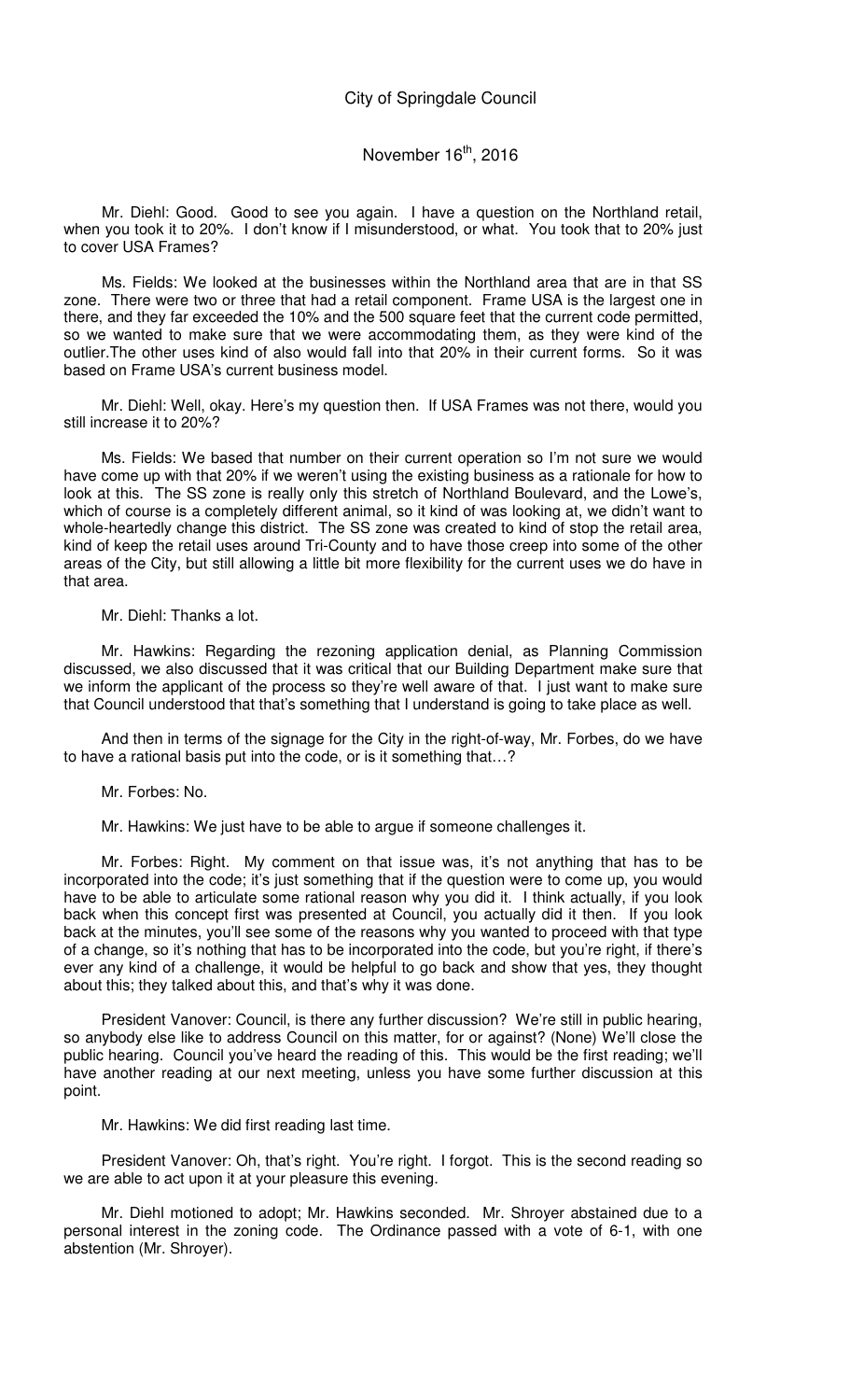Ordinance 34-2016 AMENDING SECTION 155.036 AND ADOPTING SECTION 155.037 OF THE PROPERTY MAINTENANCE CODE AND DECLARING AN EMERGENCY

Mrs. Emerson moved to adopt; Mr. Diehl seconded the motion.

Mrs. Harlow: Have there been times in the past twelve months that we would have enforced this Ordinance?

Mr. Parham: In the past twelve months, I'm trying to see if I have my report…

Mrs. Harlow: Or the past twenty-four months. Something like that.

Mr. Parham: Mrs. Harlow, I want to say yes, in the past twelve months but I can't say for certain. I know that the last time we spoke about this, I had a list that showed about four of five property owners that had ranged from anywhere up to six occurrences of repeats that we had violations. And I probably would say yes, in the last twelve months. We have had, unfortunately with the gentleman who passed recently, with his number of properties, we've had repeat violations. I'm almost certain he was on that list.

Mrs. Harlow: And I know they get door hangers, and I know they get letters, and I know they get personal visits, correct?

Mr. Parham: Correct.

Mrs. Harlow: So every form of communication has been given to them before the hammer is lowered. Is that correct?

Mr. Parham: Yes, and at the same time, what we did, we checked to see, because right now it says the first violation is up to \$250 or thirty days in jail. I don't think anybody has ever spent thirty days in jail, but as we've checked, the best we could find in our records, the most anyone has ever been fined is \$150. So they haven't even been fined up to \$250. And what this proposes, is your second offense goes up to \$500, the third offense goes up to \$750, but even as it's up to \$250, no one has been, to our knowledge, been cited or fined the \$250.

Mrs. Ghantous: Who decides the amount of the "up-to", and what is that based on? So we were up to \$250, but you said most folks, the maximum folks paid was \$150. Who made and that decision, and what did they base that on?

Mr. Parham: I believe it's the judge, the magistrate, who makes the decision, and whatever his rationale is as he hears the particular cases that come before him.

Mrs. Ghantous: So, we could change this and it could still be \$150.

Mr. Parham: You can change it, and…

Mrs. Ghantous: If we vote to change it, the decision is still going to be up to that judge.

Mr. Parham: That's correct.

Mrs. Ghantous: And so it's still might only be \$150, that penalty.

Mr. Parham: Correct, but I think what this does, I would have to imagine the person who got \$150, probably didn't repeat it again because it may have gone up to the \$250 then, and what increasing it to the \$750 will do is hopefully to serve, more than anything else, a deterrent. Again as I think I stated last time, we're not trying to make money off of this; we're simply trying to make the problem go away. For a residential or resident owner, more than likely they don't want to pay \$250, and that's probably a financial hit to their pocket, but for a business that may have the ability to continue to repeat the offense, this \$250 may be a drop in the bucket for them to be able to continue to put the sign up when their sign is in violation. They're willing to pay the \$250, but that's the max we can fine them. So really it is determined by the judge, but I think it's more to serve as hopefully a deterrent to change the unwanted behavior.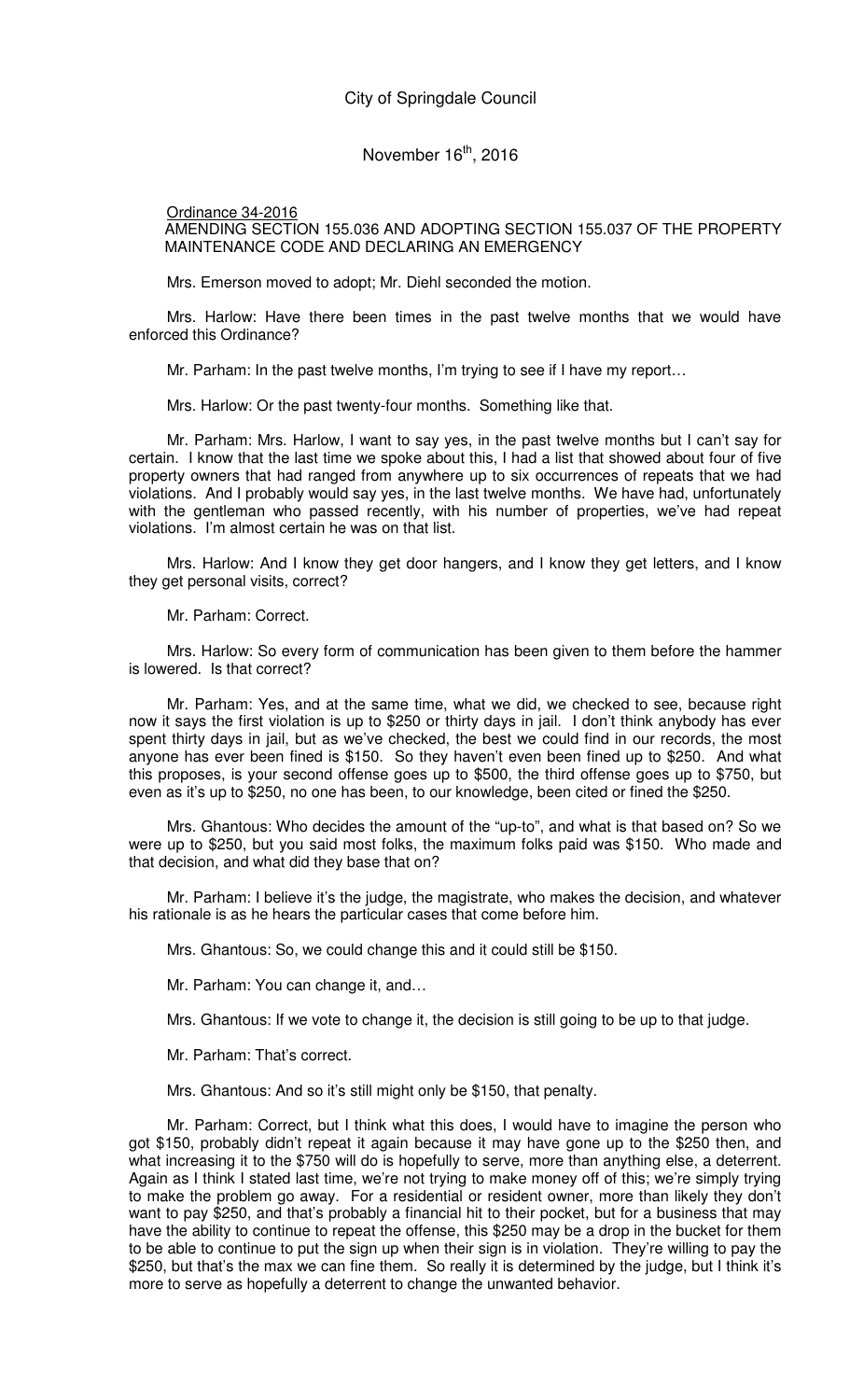Mrs. Ghantous: I get that part of it, but still if the judge is making the decision and the decisions that have been made in the past have always been on the low end, what's going to make that part of it change? Maybe nothing.

Mr. Parham: I guess that's always possible, but if the judge has the tool available to him he then has also the opportunity to influence the change, and if I don't mind paying the \$250 for my business in order to reap the benefit of whatever that violation is, I'll continue to do it.But when it gets to a point where it is something that I'm not willing to live with any longer I'll change the behavior.

Mr. Hawkins: I'll start by saying our Administration and our Building Department are very patient and very accommodating, sometimes maybe too accommodating and patient. I have some concern, and I referenced this previously, with regard to the change to the Ordinance in principal of further criminalizing the building code. My concern is more really with the time, the days of potential exposure that we would authorize either or magistrate or municipal court judges for Hamilton County to be able to impose, whether they did or not, as a legislature that's part of in the balance of separation of powers, something we have to consider. And then the practical application of, if someone was actually going to go do that, and lock somebody up over it, from a practical standpoint of Hamilton County Justice Center being overcrowded, I guess my question, and I guess this would be for Mr. Forbes, is there a means in which we can look at an Ordinance that creates, we keep it as an M-4, where it has exposure of thirty days in jail, but on multiple offenses of the same violation within a twelve month window, we escalate the exposure with a fine. My issue is the jail time that we're making these eligible for with a full M-3 and a full M-2, and so I would be open to compromising if we're able to structure that some way, much the way you have with an OVI. They're all misdemeanors of the first degree, but the fine goes up exponentially with each conviction.

Mayor Webster: The fine, but not the jail.

Mr. Hawkins: Right. Well, the exposure to jail, in that example of the OVI, goes up as well, but in this instance, that's my concern is that we're exposing residents in a twelve month window to essentially 180 days if they were to do this, not that a judge or magistrate has to go do that, but on principle, that seems… I have a problem with that in principle. I understand a big part of this in terms of where the Administration and Building Department probably coming from is to financially incentivize people to not continue to do this, but as we have it right now, we're giving a magistrate or a judge the authority, if someone gets a wild hair, to say… I've got a problem with that part of it. Not so much the financial side.

Mr. Forbes: We can look at that, but I can tell you, the way your code is right now, it states that a violation is a fourth degree misdemeanor with a fine of \$250 and up to thirty days in jail. The state law provides what the maximum penalties are for different degrees of misdemeanors, so I understand what you're saying, but if it remains as a fourth degree misdemeanor, the fine can't be any higher than \$250. In order to elevate the fine, the level of misdemeanor has to elevate with it, so it would have to go from an M-4 to an M-3, but when you do that to raise the dollar amount of the fine, along with that comes… the state law says a fourth degree misdemeanor, here's the dollar amount, here's the potential jail time; third degree misdemeanor it says here's the fine, here's the jail. I mean we can explore different ways to do it. When I drafted this, I can just tell you the theory was, it states it's a fourth degree misdemeanor. If you want to elevate any part of the penalty, you have to go up to a third degree misdemeanor. If you want to elevate that, you have to go to a second degree misdemeanor. We stopped there. We didn't go all the way up to a first degree misdemeanor.

#### Mayor Webster: Put them in the electric chair. (laughter)

Mr. Hawkins: I guess the question would be, and I understand that, I guess the question would be is it possible to do, as an unclassified misdemeanor where we can control all of that, essentially, and say hey, it's going to be exposure up to thirty days, it's going to be a \$250 fine. Second time around, exposure up to thirty days and a \$500 fine, and so on. If we did it as unclassified. And I don't if we have any unclassified misdemeanors in our code as it stands right now.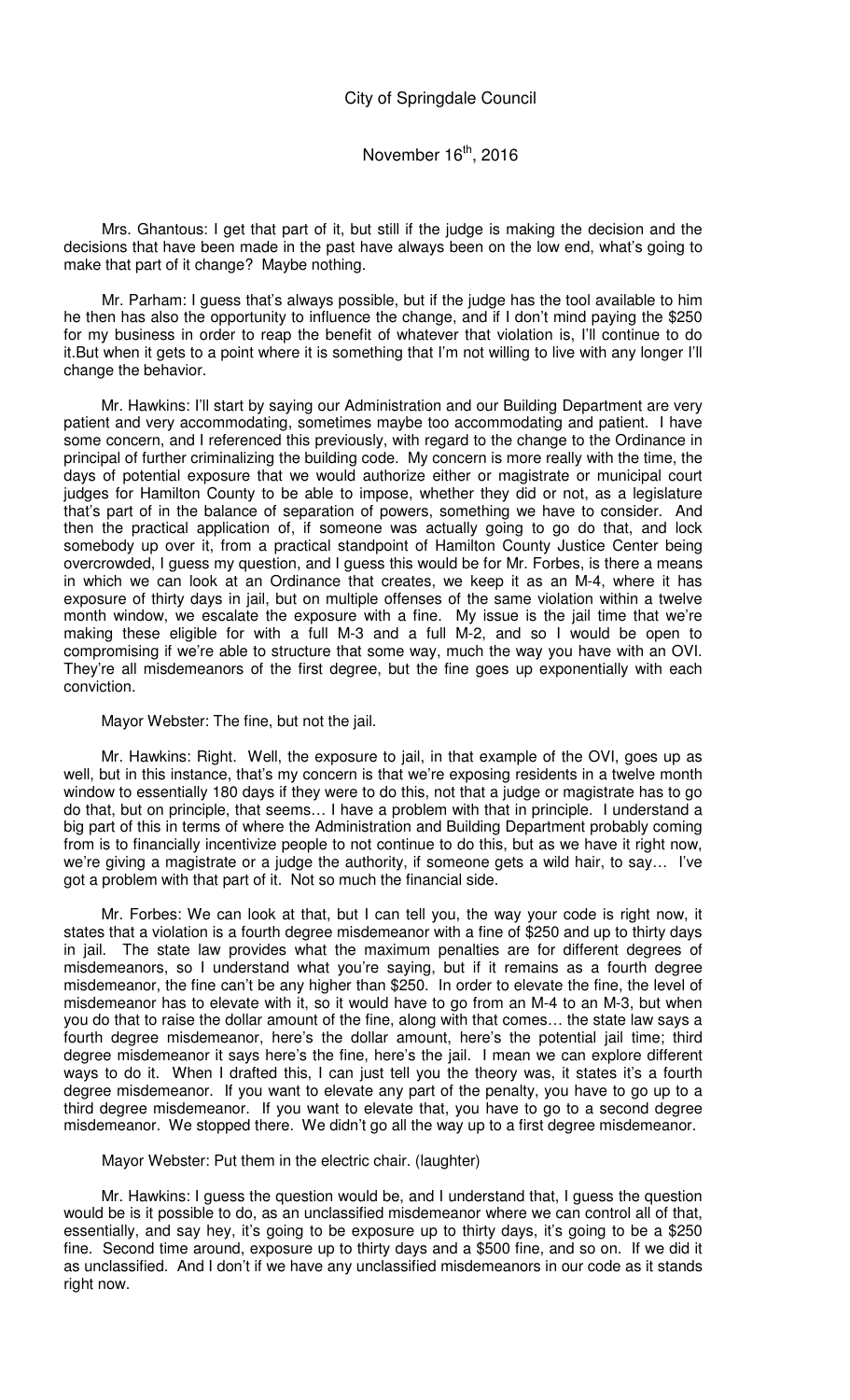Mr. Forbes: I suspect that we do somewhere in the code, but I will tell you I don't know the answer to that question as we sit right here, if you could do it as an unclassified misdemeanor. It's something that we can review, if that's what Council would like.

Mayor Webster: Point I'd just like to make is to my knowledge, no one has ever spent one minute in our jail as a result of a Building Code violation. Maybe we've had some situations where they should have, but they've never spent a day in jail, and I can't imagine the magistrate imposing that and I think what this does is gives the prosecutor, you were asking about, Mrs. Ghantous was asking about the magistrate only going up to \$150. At least the prosecutor can say okay, this is the third time this person's been on here this year, and this is a misdemeanor of the second degree and the fine can go up to \$750. I think if the prosecutor presents it like that, I'm sure that the magistrate is going to heed that and he's going to, I'm not saying he's going to go all the way up to \$750 but at least, I can't imagine he's going to levy the fine down in the fourth degree misdemeanor category. It gives us another tool to try to entice people to take care of their property and like Mr. Parham said, we're not trying to raise money. We sure as heck don't want to create prisoners in our jail, and no one's going to end up with time in jail as a result of a building violation. They might end up with a few less dollars in their pocket, but that's their own choice.

Mrs. Harlow: I have two questions. When someone gets a misdemeanor on their record, what does that do for them as far as future employment? Do they have to list that? Do they, how does that impact someone who gets a misdemeanor on their record?

Mr. Parham: I'll let the attorney speak to the legal part of it, but before you do. As a part of what recently occurred, I think this year there is this "Ban the Box" and so you can no longer put the question on an employment application as to whether or not an individual has been convicted of a misdemeanor or a felony. So supposedly, and there may even be something to the degree that you can't ask the question, period, I believe.

Mr. Forbes: For public employers. So that would apply if you were seeking public employment. In private employment, it's up to an employer to see what it is they care about looking at and what they ask for on an application. There's still a potential with any kind of misdemeanor to have it expunged after a certain period of time, so that's a possibility.

Mrs. Harlow: Then my next question would be for a company that the owner is not on premises. Does it go back to the owner? Does it go back to the corporation? If it's a big box company, who is responsible? Is it the store manager? Who's going to be getting the misdemeanor?

Mr. Forbes: Well, I would have to look up that previous portion, because what I have here is just what you have in front of you on the penalty, but I believe what it says is it can be the property owner, the agent that's in control of the property; we have some flexibility on who actually gets cited.

Mr. Parham: I will say that one of the challenges that we face in this situation, and we faced this one I think very recently, if you have an out-of-state owner because we can't serve notice on that individual, and so we lose the opportunity. That's one of our biggest challenges, and that doesn't happen as often, but it has happened on occasion.

Mr. Forbes: And to that end, and I know we focused primarily here on the penalty section, but it's worth noting that the other provision that's being added, that's being proposed to be added, is to help address that very situation where you have an out-of-state owner. You may have difficulty serving a citation for a Mayor's Court appearance. The second part of what we're doing tonight also clarifies that we have the ability to proceed with a civil case, where you don't have to serve them to appear in Mayor's Court, it adds another opportunity to clarify beyond the Mayor's Court enforcement. We could also pursue a civil action.

Mrs. Harlow: Under item C, the refusal of occupancy permits, at what point in time does that enforcement jump in? Is it after the third offense, or could it be at any other point in time?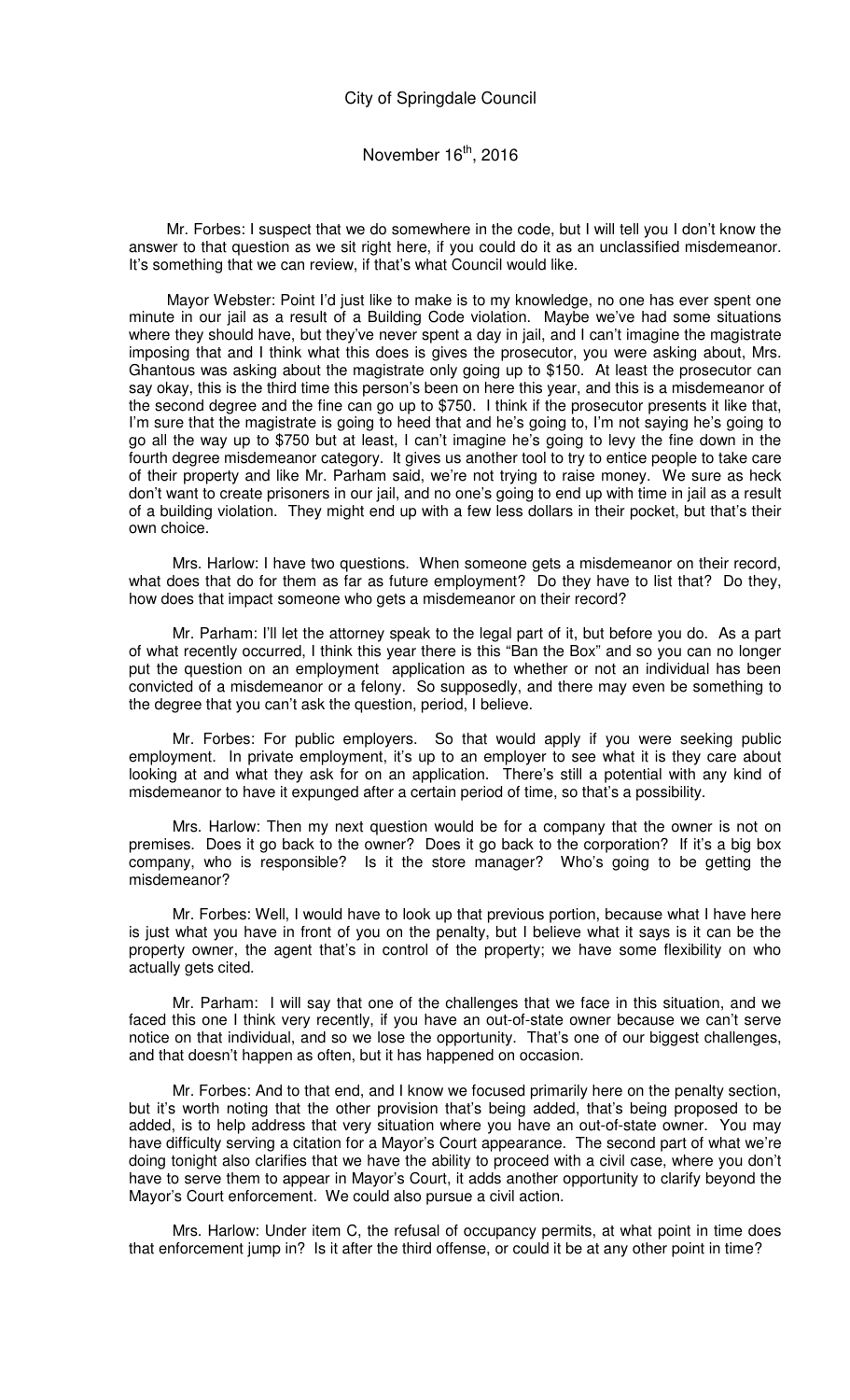## November  $16<sup>th</sup>$ , 2016

Mr. Forbes: Again, that's part of why we added this clarification on the enforcement section. What this section says is, you don't have to do one first before you do the other. So if it makes more sense from an enforcement standpoint to take away an occupancy permit, then they would do that. The point here is that the Mayor's Court criminal path and any kind of other civil path are two separate paths, and they're both available to us at any time. You don't have to go down one before you go down the other. Again, this is to the point that the Staff and the Administration here, they go to a lot of lengths to work with property owners before they do any of this. So depending on the relationship that they have with the property owner and what the exact issues are, they don't have to have three Mayor's Court citations before we can go down this path. If that seems like the better path of enforcement, we can do that.

Mrs. Harlow: If we wanted to refuse an occupancy permit, do we have to go to court for that?

Mr. Forbes: No.

Mrs. Harlow: Someone is living on the premises, gotta do an eviction notice? What do you…

Mr. Forbes: We don't evict people.

Mrs. Harlow: So then how do you enforce the occupancy part of it?

Mr. Forbes: Right. This is not the, what this says is it's the refusal of an occupancy permit. It's not that we would be taking away an occupancy permit, but if someone applies for that occupancy permit and they're not in compliance with the property maintenance code, we don't have to issue one.

Mrs. Harlow: Okay. I understand that now.

Mr. Shroyer: I think I share most of the concerns voiced, especially Mr. Hawkins' concerns. I have some concern about labeling somebody with a misdemeanor conviction of a fourth degree, let alone a third or second, and giving them a criminal conviction to carry around basically forever unless they go through an expungement process over a property maintenance code violation, and the other thing that it seems like I'm hearing is if this legislation had been in place for the last ten years, we likely would have never used it anyway. Almost sounds like we're creating a sabre to rattle that we don't ever intend to actually use. I would have some trouble if we have to increase the jail time to increase the fine, I would have some trouble doing that.

Mr. Parham: I guess I'm a little puzzled. Mr. Shroyer, you said we would not have used in the last ten years; how did you arrive at that conclusion?

Mr. Shroyer: I believe Mrs. Harlow or somebody asked if we've had repeat offenders, and the most that we have ever fined somebody is \$150, and that, I assume is we may have fined folks multiple times \$100. But even the multiple offenders that we've had in the past, have they been fined the maximum under the current law?

Mr. Parham: I think her question was and I can be corrected if I'm incorrect, if I'm wrong here, but I think her question was, have we had the situation in the last twelve months. And I said I felt fairly certain that we have had this in the last twelve months. The only thing that we as the Administration can do is to send our folks out to enforce what the rules and the policies are. Then there's the judicial part of this, and the judge, the magistrate makes that decision as to what he is going to assess relative to a fine. Perhaps he did not have to go any higher with those individuals that received the \$150 citation or fine because they corrected the problem. It's very similar to the same situation we face with our Building Department in that when we're trying to work with the resident, and the resident doesn't work with us, then the Building Official is accused of not doing their job. And other times when we enforce it, then we're accused of being too heavy-handed. I imagine it's the same thing with the magistrate as he's trying to work with that individual, and not take it to the highest level of \$250. For whatever his rationale is, as I said to Mrs. Ghantous, I can't explain what his rationale was for reaching that conclusion, but perhaps maybe the reason we've never had to get to \$250 is because he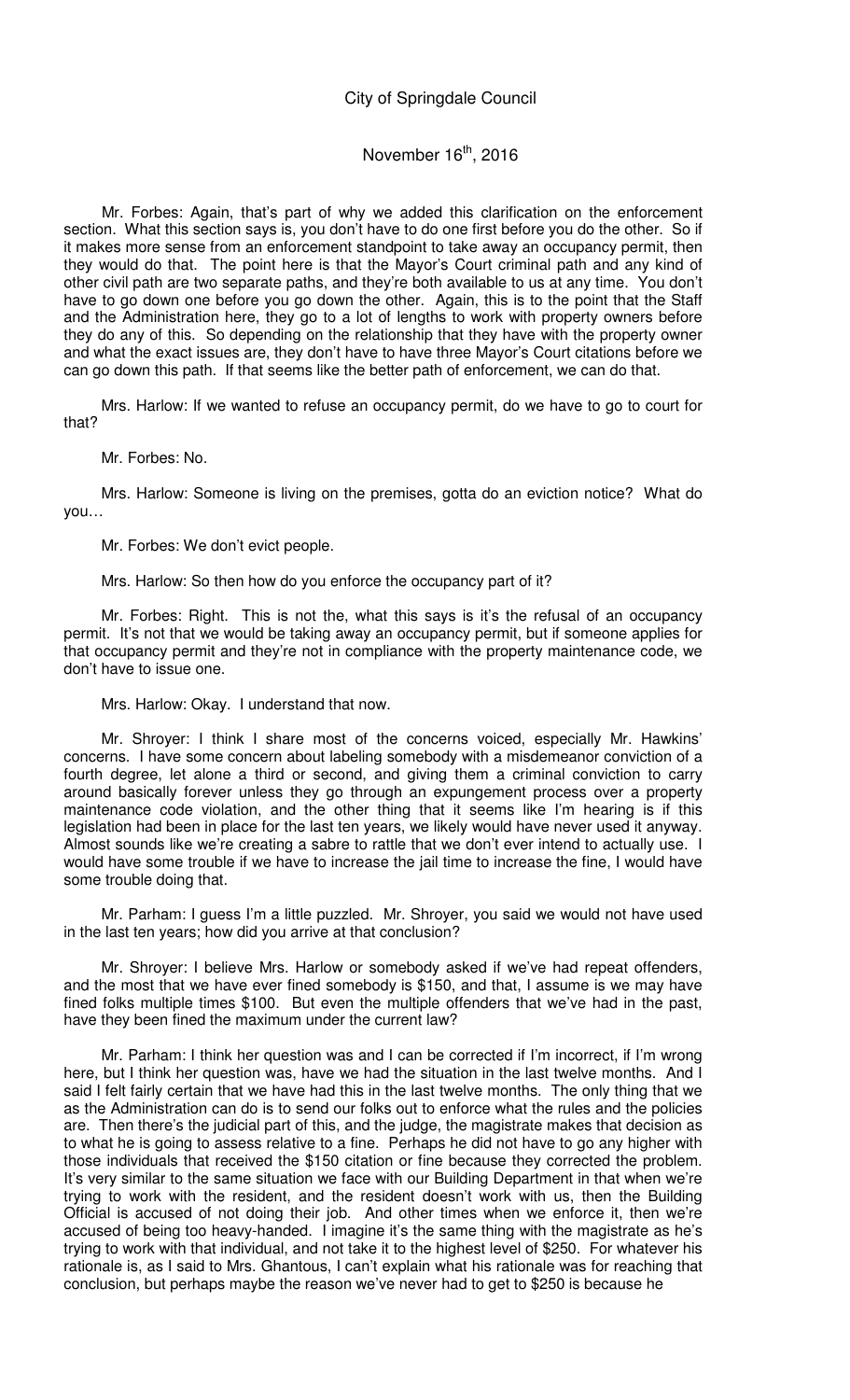assessed the first fine and they decided that was enough for them, and that they did not need to come back and repeat it again because they didn't want to pay any more than the \$150. So I think perhaps maybe if it had been in place before, if someone continued to push it, maybe it would have gotten to the \$250, but I wouldn't say that we've never had to, well I guess they didn't have to use it since they didn't take it to \$250. But, Gregg, do you recall whether that was a residential property or a business property?

Mr. Taylor: I believe it was residential but I'm not sure; it was a number of years ago.

Mr. Shroyer: But if we cited an individual as an M-4 multiple times, and each time he was fined something up to \$150, but not beyond that, if we had progressively increased to an M-3, and M-2, an M-1, with the associated penalties, then in essence if the magistrate is only going to fine him \$150 anyway, then he's convicted of an M-4 and paid a \$150 fine, convicted of an M-3 and paid \$150, convicted of an M-2 and paid \$150. I guess I just don't see where, I mean if we had a list of cases where we had multiple offenders that were coming in and paying the maximum \$250 fine on a regular basis, I'd probably feel better about the logic here. What I'm hearing, that's not what is happening.

Mr. Parham: I can't say, I'm not sure how you came to the conclusion that it was one individual repeatedly fined at \$150. I only know of one time a person was fined \$150. I don't know that they had a repeat, and then was only fined at \$150. I don't believe that is what occurred. Based on what you just described that each time they came back, they kept getting fined at only \$150; I don't know that that occurred. Only thing that I know is that we had a violation, the individual was fined \$150, and so the magistrate did not go up to \$250. I don't know if they repeated it after that. The problem we have right now, if you have to repeat it the most you can go is \$250. And perhaps they didn't repeat it.

Mr. Shroyer: I guess that's what I'm asking. Are we being limited by the current language in that we have repeat offenders that we're limited to a maximum of \$250? I guess that's the question. Do we have repeat offenders that we need an escalated deterrent to address those individuals?

Mr. Parham: The answer is, we do have repeat offenders, and I think that perhaps this is more targeted for addressing more of a business. It's an assumption; I hate assuming. I would have to assume that a resident is not going to want to continue to pay the \$150 or the \$250, or some fine amount, by repeating, because I can't imagine what advantage they're going to be receiving. If a business is inappropriately putting up a sign and it's in violation of the property maintenance code, they enjoy the benefits of the sign because people see the sign and people keep coming back, perhaps spending the money to generate enough income so that this \$250 or \$150 really doesn't make that big of a deal to them. Again, the purpose, as we saw it, is trying to create an opportunity as a deterrent from that repeating. I can't tell you, I understand what you're saying. I can't tell you that we've had repeat offenders.

Mr. Shroyer: Okay. Thank you.

Mr. Diehl: I think we're losing sight of the real issue here, and the real issue here is we want these people to fix their property. This is just a little encouragement for them to do that.

Mrs. Emerson: Just to kind of tag on what Mr. Diehl said, I don't understand why we're struggling with this so much. There's rules and laws out there that we're all expected to follow, and we all want a beautiful community. And these aren't first time offenders. These are people that repeatedly keep doing the same thing out of several warnings. So they should be held accountable for what they're doing wrong, just as if you were speeding or anything else. I mean once you've been corrected and you continue to do the behavior, there has to be some consequence to it; and if it's just the \$150, you have to give the judge or City Administration, somebody, some leeway to say, "Look. This is your third time of doing this. We fined you \$150 the first time. I'm done with it. You obviously aren't learning your lesson. Let's go to \$450" or whatever the limits are. So I mean I don't understand why there's such difficulty accepting these rules and laws and fines that go with them. People should be held accountable.

Mayor Webster: If someone just violates it as it is today, they get a fourth degree, charged with a fourth degree misdemeanor, so they're carrying that around for the rest of their life unless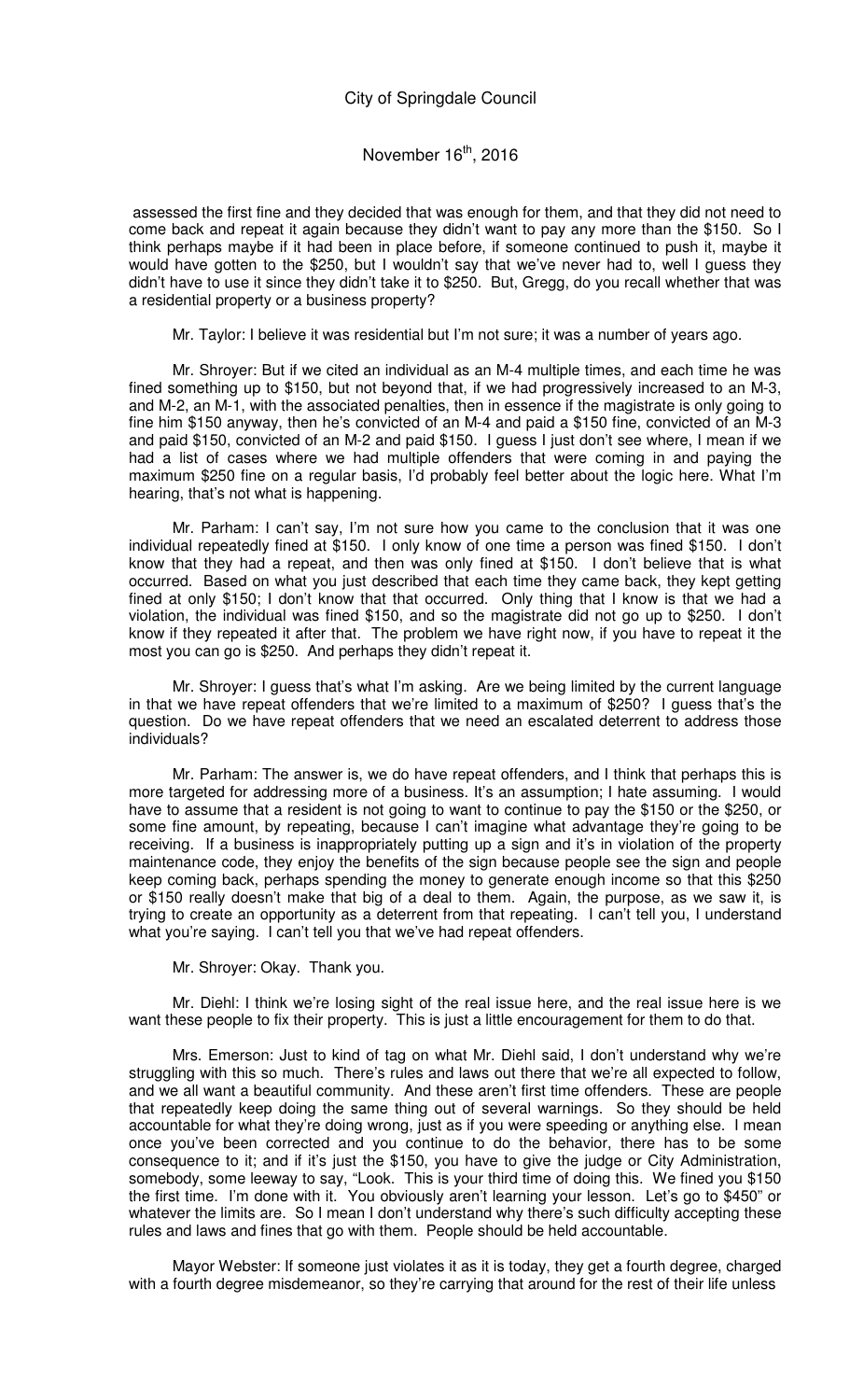# November 16<sup>th</sup>, 2016

 they have it expunged, so why are we concerned about them carrying around a second degree or a third degree misdemeanor? Why should we care about somebody that blatantly violates our laws and rules and regulations? Why in the hell should we care if they have to, they make their own decision. They wanted to blatantly violate the law, then they're going to carry around some conviction for the rest of their life. So we would like to have legislation in place to help us enforce the property maintenance code, and we think this would be a big deterrent to some of the repeat offenders.

President Vanover: Well, and then drawing on Mrs. Emerson's illustration of moving violations, if you willfully do it and get stopped, depending on what the mileage overage is and the speed zone, those carry different penalties, and also there is an accumulative factor that if you haven't learned your lesson the first time or the second time, once you accumulate in Ohio, it's what, 12 points in a one year period, then they take your driving privileges. So to me, it may be, it might not be apples and apples, but it's a willful decision to break a law, whether we call it an Ordinance or a law, it's the code. We are a nation of laws, and I agree. I understand the frustration. It is the magistrate's option to pass sentencing. The state, the ORC, says okay these are the limits, and you can play within that set of limits, but to go beyond that, to increase one or the other, then it's a hand-in-hand requirement. So I'm much in the same feeling as Mrs. Emerson and Mr. Diehl are that this is a willful decision and as we were talking before the meeting, when I started school, my dad made me a promise, a deterrent, that if I got in trouble at school, whatever I got at school I'd get twice at home. Well, I didn't test that theory because I knew he would hold up his end. It would be my end taking the punishment. So yeah, there are just people out there that don't want to obey the rules, and to you and I, \$150 might be a big thing. To a business, it may not be, and again, it may be cheaper to pay the fine than to correct, apply for more signage or whatever, so that's where I'm at.

The Ordinance passed with a 5-2 vote, with Mr. Hawkins and Mr. Shroyer voting no.

#### Ordinance 35-2016

PROVIDING FOR THE ISSUANCE OF NOT TO EXCEED \$2,640,000 REAL ESTATE ACQUISITION BOND ANTICIPATION NOTES, FIRST (2016) RENEWAL, BY THE CITY OF SPRINGDALE, OHIO IN ANTICIPATION FOR THE ISSUANCE OF BONDS, PROVIDING FOR THE PLEDGE OF REVENUES FOR THE PAYMENT OF SUCH NOTES AND DECLARING AN EMERGENCY.

Mrs. Ghantous motioned to read by-title only; Mr. Shroyer seconded. The vote was 4-3. Per Mr. Forbes, the vote would had to have at least 5 affirmative votes to dispense with the full reading of the Ordinance. Mrs. McNear read the remainder of the Ordinance.

Mr. Hawkins motioned to adopt; Mr. Shroyer seconded.

Mr. Parham: In response to Mr. Hawkins' request, essentially in 2016, I think on January 28<sup>th</sup>, the City decided to purchase the former Sheraton Hotel, as well as to demolish that building. At some point shortly thereafter, Council adopted legislation very similar to what you're reading here this evening that allowed the City to in essence borrow the \$2.6 million in order to pay for the acquisition and the demolition of that building. The plan was to have the building demolished, have the property re-graded, and subsequently sold. Unfortunately, that has not happened. That will not happen prior to the conclusion of this year. There is a closing date requirement in the current legislation of December 31<sup>st</sup>, 2016. Since we're not going to hit that date, we are then required to roll the note, if you will, re-borrow the money in essence so that what this legislation does is to permit us just to roll that note so that next year we will enter into the same plan, which is to, we've already acquired the property. We're going to tear the building down and we're going to sell the property, and then the proceeds from the sale of the property will then go back towards paying off this debt, but we are obligated to pay the first debt off. The closing date is December  $1<sup>st</sup>$  of 2017 for the new note.

Mr. Diehl: I just have one question. I don't want to know what happened in the past. I don't want to know what happened now. I just would like to know when the residents of the City of Springdale can expect to see that hotel down.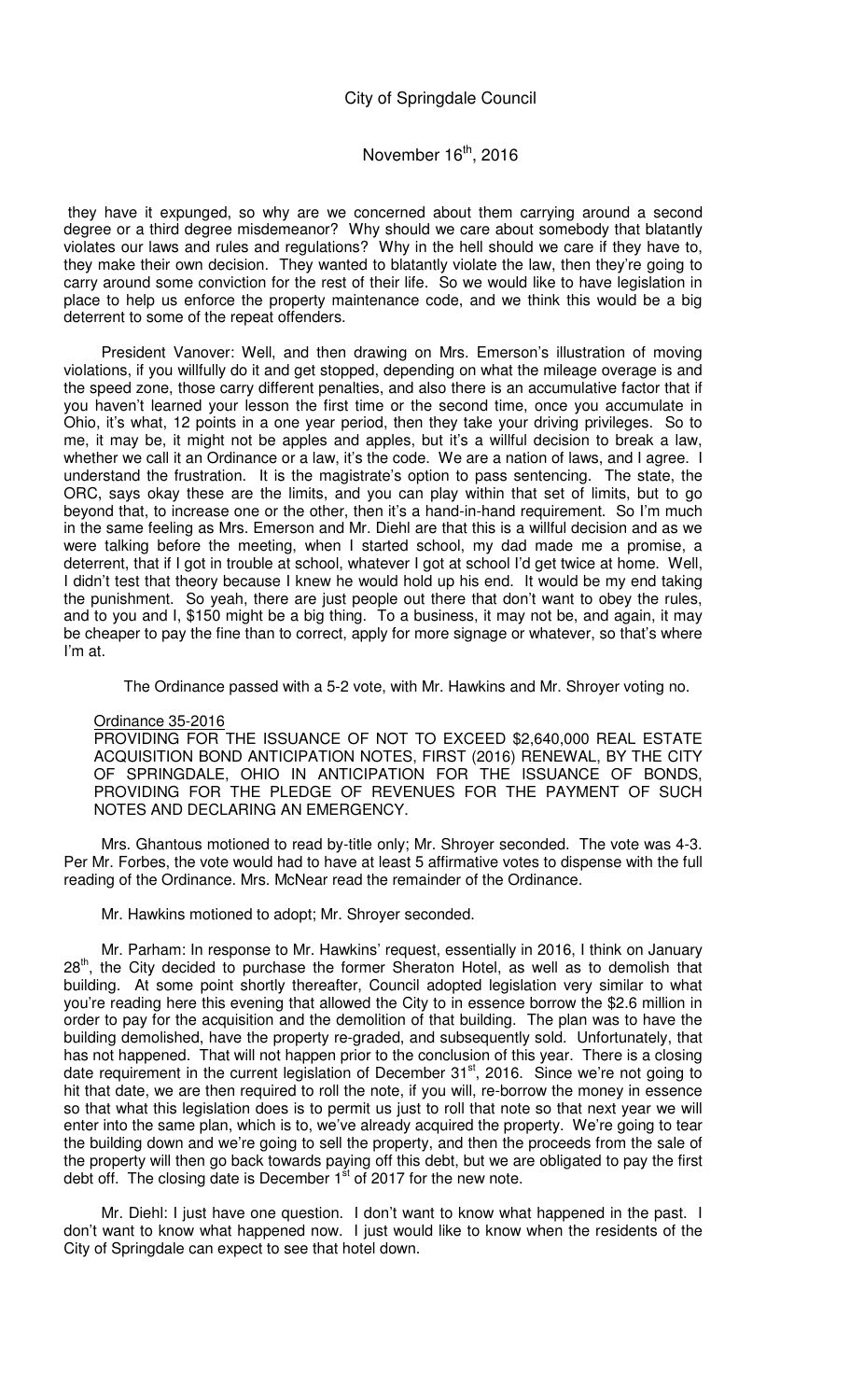Mr. Parham: Mr. Diehl, I would love to say to you and the residents of the City of Springdale that by X date the building will be down. Unfortunately, we have made attempts on several occasions through our legal staff as well as through our team, to request that the contractor at least sits down at the table with us so we can figure out that date. At this point, we've not received a response back from them, and so until we can engage them to set a date on which they're going to, first of all, return to the site, and second of all, once we sit down and have that conversation, we then hope to be able to identify a date in which they will have the building down.

Mr. Hawkins: I'm just making sure I understand in terms of my math is correct. So the interest due at the time of the re-issuance of the note is \$79,000?

Mr. Parham: The current interest that we pay for first one is \$54,560. We have an estimate right now of \$76,472 that we will have to pay when we close on this particular one for next year.

Mayor Webster: In response to Mr. Diehl's question, Mr. Parham is exactly right. We have not been able to get the contractor back to the table to sit down and talk to us. What they have told us is that their heavy equipment now is tied up on two other projects, and that it's going to be first they said February and now they're saying spring before either one of those two pieces of equipment are available for them to come back on site. And once they get back on site, they're saying they would still need their full 100 days, which is, I don't believe that's going to happen. I don't believe it's going to take them 100 days once they get back on site, because a lot of the work has already been done.

Mr. Diehl: So the answer to my question is, we don't know.

Mayor Webster: Right. At this point, we don't know. Worse case, it would be 100 days from the spring when they come back. Now spring lasts for 90 days; March  $21^{st}$  is spring and it lasts all the way until June  $20<sup>th</sup>$ . Now if there is anyone on Council that wants to make a motion that we file a lawsuit against them and start spending a lot of legal fees on doing that, I'm sure Mr. Forbes will be more than happy to trot down to the courthouse tomorrow to file a lawsuit or file a claim of liquidated damages. There's probably several legal means we could take. I think if you stand back and realistically look at it, what are going to buy yourself? By the time you get this thing to court, after you've already spent the legal fees, you're going to be looking at spring.

Mr. Diehl: I don't think anybody's looking in that direction.

Mayor Webster: Okay. Well, that's the other alternative, so it's not like we're happy about it. We're just as perplexed as you folks are. We're just as perplexed as the residents out there. Two questions I get asked throughout the City; that's one of them.

Mr. Diehl: And we already know what the second one is. (laughter)

Mr. Shroyer: Did the contractor supply a performance bond?

Mr. Parham: Yes.

Mr. Shroyer: Will we be able to, assuming there's a 100 day time frame, would we be able to deduct the number of days the site wasn't available to them and start the clock?

Mr. Parham: Well, that was the logic that we used when we finished with the second contractor who removed the asbestos. We sent them (O'Rourke) a letter. We identified the day in which they first entered onto the property. We identified the day that they departed the property, and then we calculated what the total days were, subtracted that amount, and said from this point forward, the property is now yours, and we begin to count those days and here's the end date in which you're supposed to be completed. They responded by sending us a letter that says essentially no, they are required to have all of their days and that, as the Mayor indicated, that they would be back in the spring. Now I don't know if spring is March  $21<sup>st</sup>$  or if spring is the day before June that they finally return. But we've had discussions relative to what are our options? The performance bond process seems to be a more grueling process that is more of an issue for us than if we simply, when they return if you feel that you've been wronged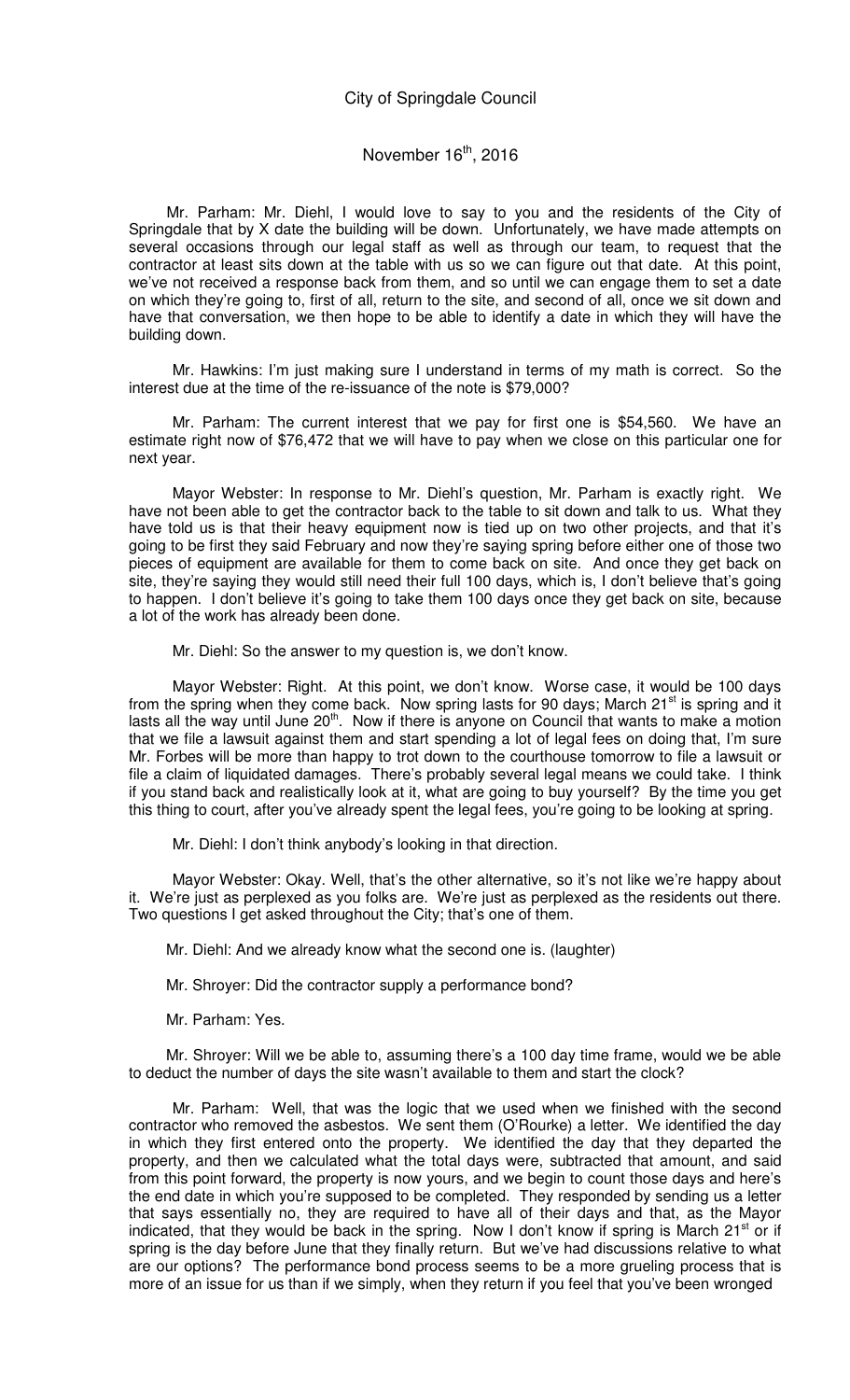you have the ability to assess liquidated damages, and that's a process that would go through perhaps an arbitrator or a court. There are arbitration opportunities in the contract.

Mr. Shroyer: We don't just get to take their performance bond?

Mr. Parham: No. I wish.

Mayor Webster: We wish it was that simple.

Mrs. Harlow: the reason for them pulling off site was because of the remediation that had to be done for the asbestos. Is that correct?

Mr. Parham: Yes ma'am.

Mrs. Harlow: And how long did that take?

Mr. Parham: The contract called for the project to conclude on August 31st. When we first approached them after we had awarded the bid to them, because we knew about this just before the bid date, we requested that they give us a cost to remove the asbestos. Their response came back with something that I just didn't think was acceptable because it would have cost us about \$250,000 to remove this amount of asbestos, where the whole contract is \$587,000, and plus their plan of attack was not reasonable. They wanted to treat every part of the lower level as if the asbestos was in every part of it, when actually it was only in two sides and in some walls on the two sides. It is what we now see out there. So we rejected that, and we then decided we needed to put together specification and get somebody in to take care of it. We went through the process of specifications; the second contract end date was the end of September, I do believe. They finished it much quicker than the end, well, just short of the end of September. I believe they started around the first of September and finished around the third week. It took them like fifteen days to finish it. As I said last time, we've gotten a clean bill of health from the Ohio EPA, and so I would probably suggest to you that maybe the process started sometime in early August to get to the end of September, that they then had to leave site, but at this point they've refused to return.

Mrs. Harlow: I don't know why we would have thought it would have been easy to knock the building down. Nothing about that building has been easy. That building has been a thorn in everybody's side for the last twenty-five years. I do understand that if they had to take their equipment off site because of unforeseen issues that were not their issues, that they were our issues that had to be dealt with, with the asbestos removal. I understand that. And I understand they had other jobs that were already in the pipeline where their equipment was needed. My question is, is there any room in the Ordinance that we passed or the contract that was signed with them for any changes in their pricing because of the delay, or is there any, I know that there's supposed to be like an end date for the project and all of that, but what about financial penalties or whatever if the building is not down by the time that it was supposed to... Do we have an end date on our end for the money, is my question. Or do they have an end date on their end for the contract?

Mr. Parham: Let me see if I can respond to what I think I've heard, two concerns of yours. One is we recognize in any construction project, there are changes that occur that were unplanned and unexpected, and with those, we then have to request of the contractor to perhaps perform that service that wasn't originally planned. With that comes cost. In this instance, we tried to do that with the asbestos. We couldn't agree on that. But we do recognize, perhaps, maybe there is something that is owed to them because they had to put the fencing around the property. They brought their piece of equipment out. They couldn't finish; they had to take it out, not to their fault, and so we recognize there is opportunity that we may owe additional dollars for those sort of events. At the same time, when we speak about liquidated damages, that is the means I think you're speaking of, in which we set a date; if you do not meet that date, we can begin to assess, and I believe the liquidated damages in this agreement, is \$1,000 per day for each day that the project is not complete.

Mrs. Harlow: I'm sorry I'm not making myself very clear. I guess my question is, are agreement with them – does it have an end date as far as, if we've not been able to give them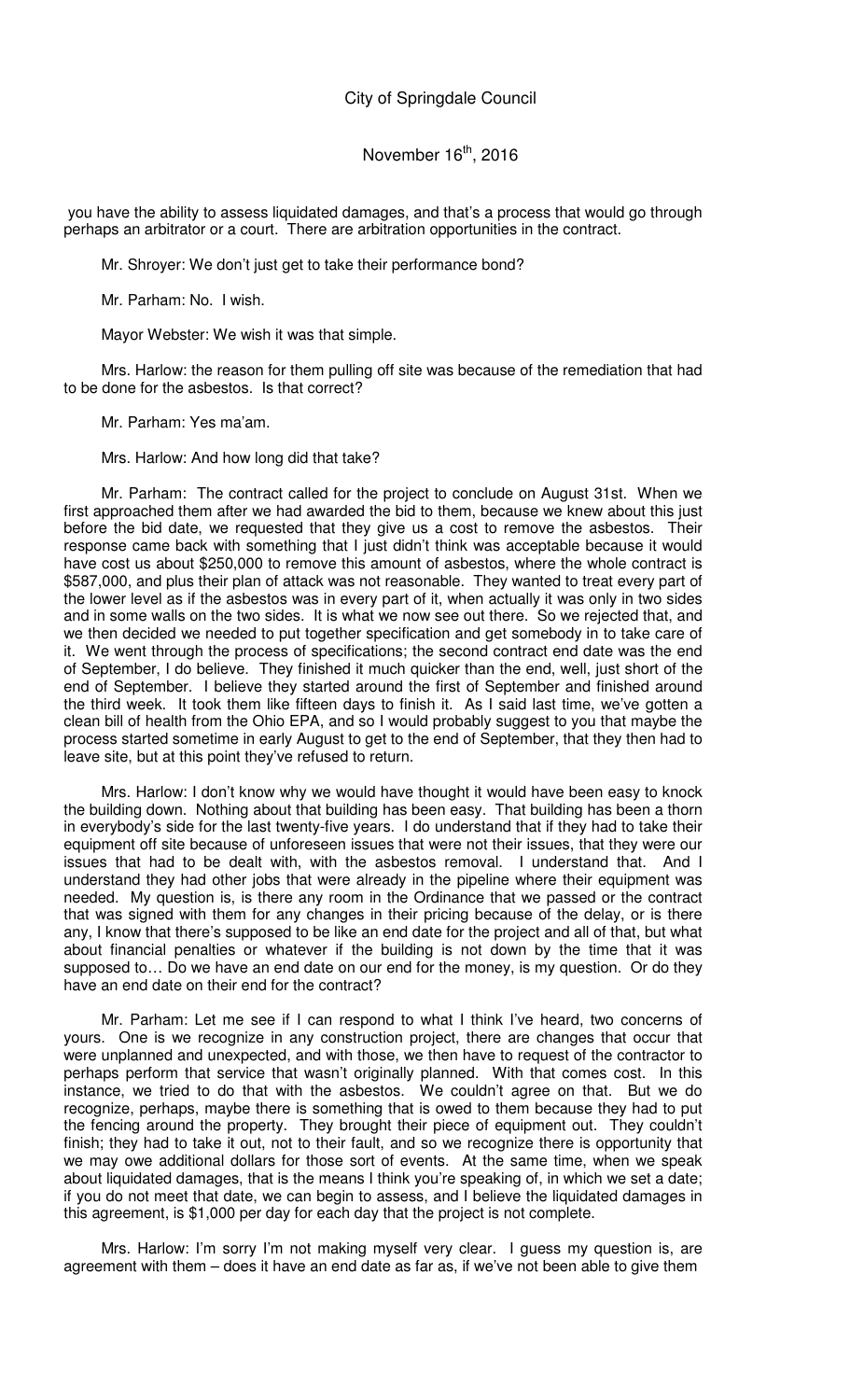the property and have them do the work and it's not a done deal by a certain day, do we have to go back out and rebid the project at a later date?

Mr. Parham: No ma'am.

Mrs. Harlow: Okay, that's' what I want to now. Do we have a firm dollar amount from them, no matter how long the project is going to take to get done?

Mr. Parham: We've given, we set the date. The date was August 31st.

Mrs. Harlow: I'm sorry. I'm still not making myself very clear. The terms of the agreement that we have with them, I understand it was \$573,000.

Mr. Parham: \$587,000.

Mrs. Harlow: \$587,000.

Mr. Parham: Yes.

Mrs. Harlow: Okay. So that's what we're going to pay them as soon as they knock that building down and clean the land. So is there any possibility that our Ordinance that we passed or the contract that we signed with them is going to expire before this happens?

Mr. Parham: No ma'am.

Mrs. Harlow: I'm sorry it took me a long time to go around the barn, but that's what I'm trying to ask.

Mr. Parham: The contract is not going to expire, but there are other parts of the contract that we also recognize. As I talked about earlier, if there are additional costs that they incur, we are responsible, for the most part, for those costs. If they do not meet the deadline, then there is an opportunity that they are responsible for liquidated damages.

Mrs. Harlow: Understood.

Mr. Parham: But there is no expiration of the contract. We've entered a contract that they're going to take the building down and we're going to pay them for taking the building down.

Mrs. Harlow: So I guess when you guys get to sit down with them, then a demolition date will be set and they will have a certain number of days to clear the property and to get their work done from that point forward.

Mr. Parham: That is our intention.

Mrs. Harlow. Okay. Thank you. Sorry if I was kind if confusing the issue.

Mr. Parham: It's okay.

Mayor Webster: it's a confusing issue, but we've still got a good contract. Now once they come back, and let's assume they come back in March  $1<sup>st</sup>$  and they start the work. They're going to claim that they still want their 100 days, which is what the original contract is for, so we probably will say let's get the building down. Then once they get the building down, then addition to the \$587,000 that we contractually owe them, they're going to claim that we owe them more money for putting the crane up and taking it down, demobilization and mobilization again. And they're going to claim, like Mr. Parham said, they've had to rent this fence for six extra months or whatever, so they're going to have all kinds of additional things they're going to throw on there. In our defense, we're going to say yeah, but we turned the site back over to you on September 15<sup>th</sup> or 20<sup>th</sup> or whatever date that was, so you owe use \$1,000 per day in liquidated damages. Okay, so where is that going to end? That's going to go to an arbitrator and to thresh those things out. So that's the kind of issues we're dealing with here, and as Mr. Parham said, I think it was even more than \$250,000. I think it was more like \$400,000 that they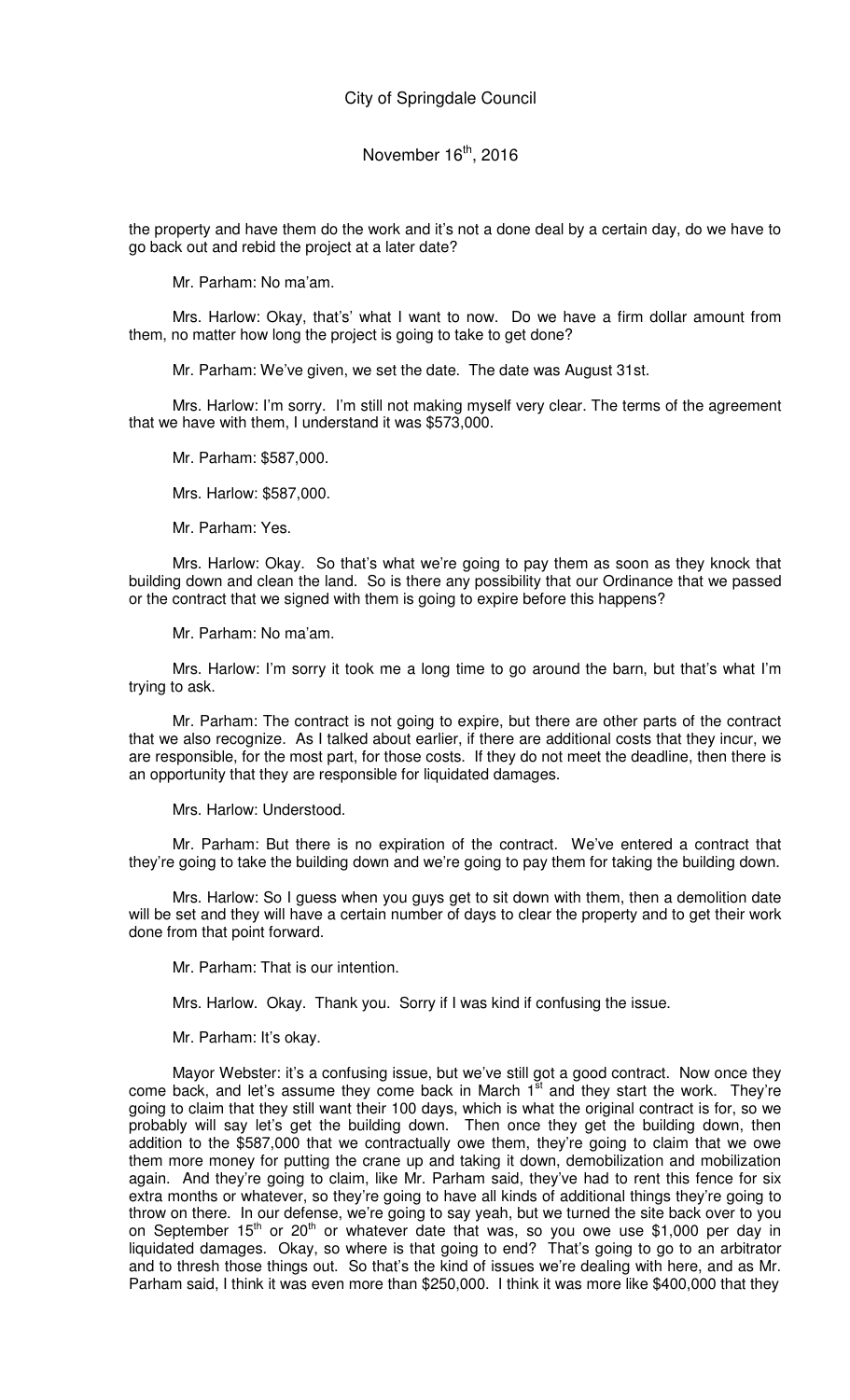## November 16<sup>th</sup>, 2016

wanted to clean up the whole mess, and so I think what's happened here is they grossly under bid the work. Their bid was \$150,000 less than the other bidders. So after the bids were open, they realized that they grossly under bid it, so I think when this additional contamination was discovered, then they saw an opportunity to get their money back, and we said no. That's not going to happen. So when they failed to give us a decent bid, then we had to stop the presses, rewrite specs, go after and bring in the contractor which was \$114,000. So we got it done for a lot cheaper than what they wanted. But in the meantime, that gave them an excuse to pull their equipment off, demobilize everything, and work on some other jobs that they had in the pipeline. So it's a two-edged sword. They've got some legitimate charges against us, upcharges, and we've got some legitimate charges against them, and we'll have to submit all that to an arbitrator once this project is done. But, an answer to Mr. Diehl, who started this conversation, we don't know at this point. All we know is they've told us they'll be back in the spring and they want their 100 days.

The Ordinance was approved with a vote of 7-0.

Ordinance 36-2016

AUTHORIZING THE MAYOR AND CLERK OF COUNCIL/FINANCE DIRECTOR TO ENTER INTO A CONTRACT WITH DONALD W. WHITE TO SERVE AS MAYOR'S COURT MAGISTRATE FOR THE CITY OF SPRINGDALE, OHIO, AND DECLARING AN **EMERGENCY** 

Mrs. Harlow motioned to adopt the Ordinance; Mrs. Emerson seconded.

Mayor Webster: I'll just speak once here in favor of all three of the Ordinances you have in front of you today. This is all of our folks that run our Mayor's Court: our magistrate, our prosecutor, and our public defender. I know we've had a lot of discussion today about our magistrate; I still think we've got an outstanding magistrate even though he hasn't fined anyone \$250. I think, and we buy into this concept that the thing that the court is there for is to make sure people comply and we get the property improved. It's not a revenue generator. And so I think he does a good job of that, and I think our prosecutor and our new public defender also do a good job, and I get nothing but compliments on the professionalism of our Mayor's Court, and I'm proud of these three individuals, and I would urge a yes vote on all three.

The Ordinance passed with a vote of 7-0.

#### Ordinance 37-2016

AUTHORIZING THE MAYOR AND CLERK OF COUNCIL/FINANCE DIRECTOR TO ENTER INTO A CONTRACT WITH SETH S. TIEGER FOR PROSECUTING SERVICES FOR THE CITY OF SPRINGDALE, OHIO, AND DECLARING AN EMERGENCY

Mr. Diehl motioned to adopt; Mrs. Emerson seconded the motion. The Ordinance passed with a 7-0.

#### Ordinance 38-2016

AUTHORIZING THE MAYOR AND CLERK OF COUNCIL/FINANCE DIRECTOR TO ENTER INTO A CONTRACT WITH JUSTIN BARTLETT FOR PUBLIC DEFENDER SERVICES FOR THE CITY OF SPRINGDALE, OHIO, AND DECLARING AN **EMERGENCY** 

Mr. Diehl motioned to adopt; Mrs. Emerson seconded the motion. The Ordinance passed with a 7-0.

#### Old Business

Mrs. McNear: We spoke last meeting about the Ohio Checkbook and there was a request that Jeff reach out to the cities who are on Open Checkbook for feedback for usage. There has been low usage for the cities that he spoken with. The City of Montgomery is one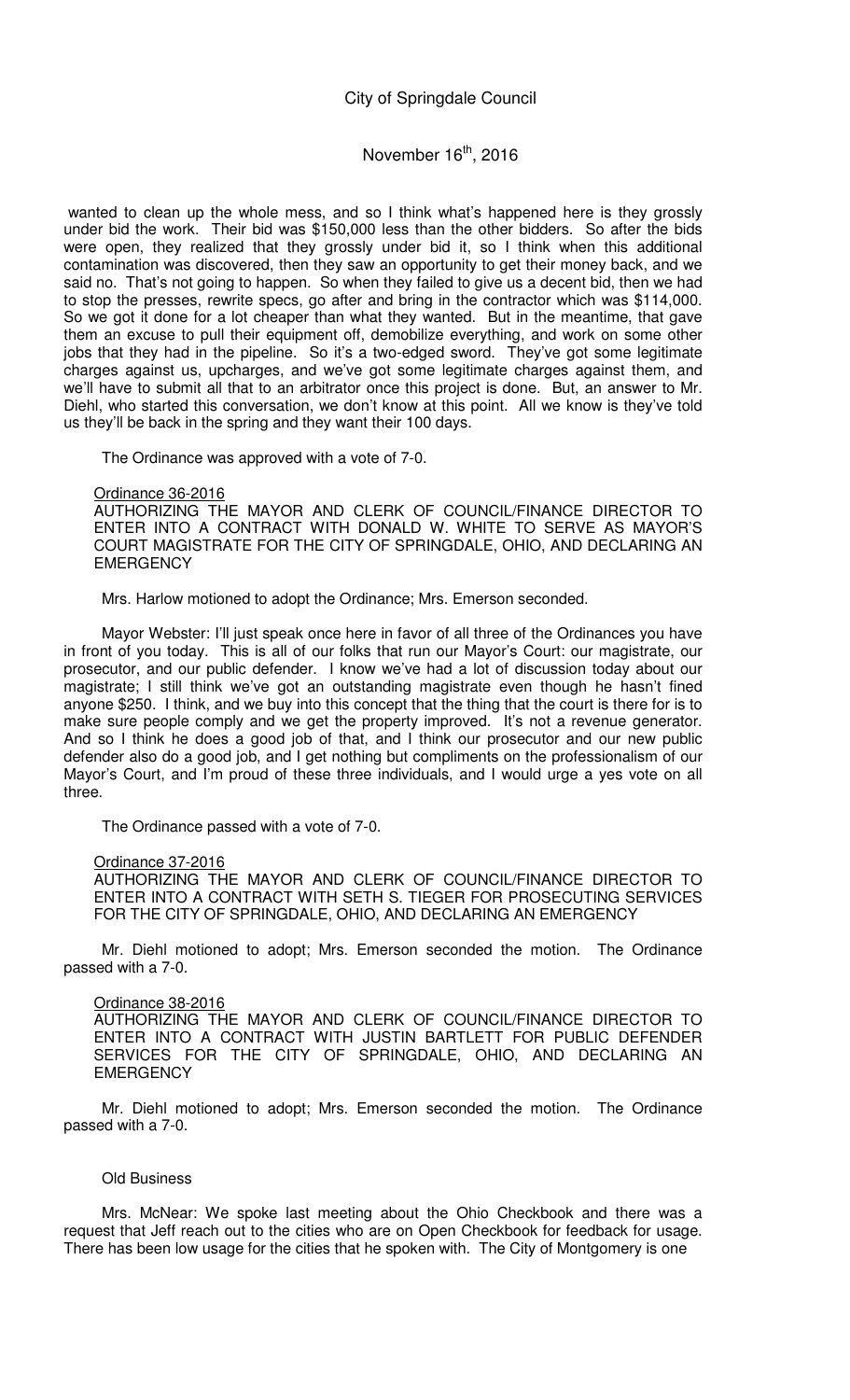#### November  $16<sup>th</sup>$ , 2016

in particular that we wanted to speak with. Jeff did reach them late today. The input that we did receive is that they weren't sure what the number is, but they've contacted their IT department to pull the information on the usage. So we have three weeks until the next meeting, so hopefully well have more to report at that time.I do have one other thing too. Last meeting we were also talking about people fixing up their houses and some people didn't have the means to do so, and sometimes SOS would help as well. I did mention a company called PWC, which is People Working Cooperatively. This is an organization that does help the elderly as well as people who have financial issues. There's an article in the Tri-County Press today. I just wanted to give out the information. They can be reached at 513-351-7921, or you can visit them at their website at pwchomerepairs.org.

New Business and the contract of the none

Meetings and Announcements

Mr. Diehl: The Finance Committee will meet on November  $28<sup>th</sup>$  at 4 o'clock in the afternoon to discuss the 2017 budget.

Mrs. Harlow: Planning Commission will meet on Tuesday, December 13<sup>th</sup> at 7 pm in these chambers, and OKI has cancelled their December meeting and their January meeting will be held on the  $12<sup>th</sup>$  of January at 10:30 am.

Mr. Thamann: Just a reminder about the Tree Lighting Ceremony that's going to be held November 28<sup>th</sup> at 7 pm here at the Municipal Building. We will have the first graders here from Springdale Elementary singing carols. Also, Santa Claus will be here and there will be some treats and refreshments to follow the Tree Lighting Ceremony.

Mrs. Harlow: I would like to let everyone know that the Spruce Up Springdale Committee will have a January meeting, and we'll get with you on the dates on that. What we'd like to have would be some representatives from the different districts that might want to sit on the committee, and I have had four people, including Mrs. Meghan Sullivan-Wisecup who wants to sit on it out of District 3. So if you have people in your district that you know want to be active in that, please ask them to sign up to be a representative from the district and we'll get back with you then on a meeting date in January.

The other thing that I wanted to let you know, was that I was over at the Princeton Closet, and Ms. Wider was telling me that 71% of our students are on either free or reduced lunches, and they're always in need of food over there for the students. So if anybody during the Holiday Season can grab a couple extra cans or take anything over that would help the students, that would be appreciated. And one of the things that would be helpful to take into consideration is microwaveable food, because there are quite a few families that are living in a hotel and they don't have access to a kitchen. They only have access to a microwave. So I told her that I would make sure that we made that announcement.

Mayor Webster: I was just going to reiterate my plea before about participation in SOS, and we do have fourteen families out there that need to be adopted, so if you find it in your heart to do so, please help us out.

Communications from the Audience **Fig. 2018** Fig. 2018.

#### Update on Legislation Still in Development

Mr. Hawkins: As you review your internal memorandum, item number one was addressed with Ordinance No. 33-2016, which passed with a 6-0 and one abstention vote. Item number two was addressed with Ordinance No. 34-2016, which passed with a 5-2 vote. Item number three was addressed with Ordinance No. 35-2016, which passed with a 7-0 vote. Item number four was addressed with Ordinance No. 36-2016, which was for the magistrate. Ordinance No. 37-2016 was with regard to our city prosecutor, and Ordinance No. 38-2016 was with regard to our public defender, all of which passed with 7-0 votes. All other matters were forthcoming for legislation.